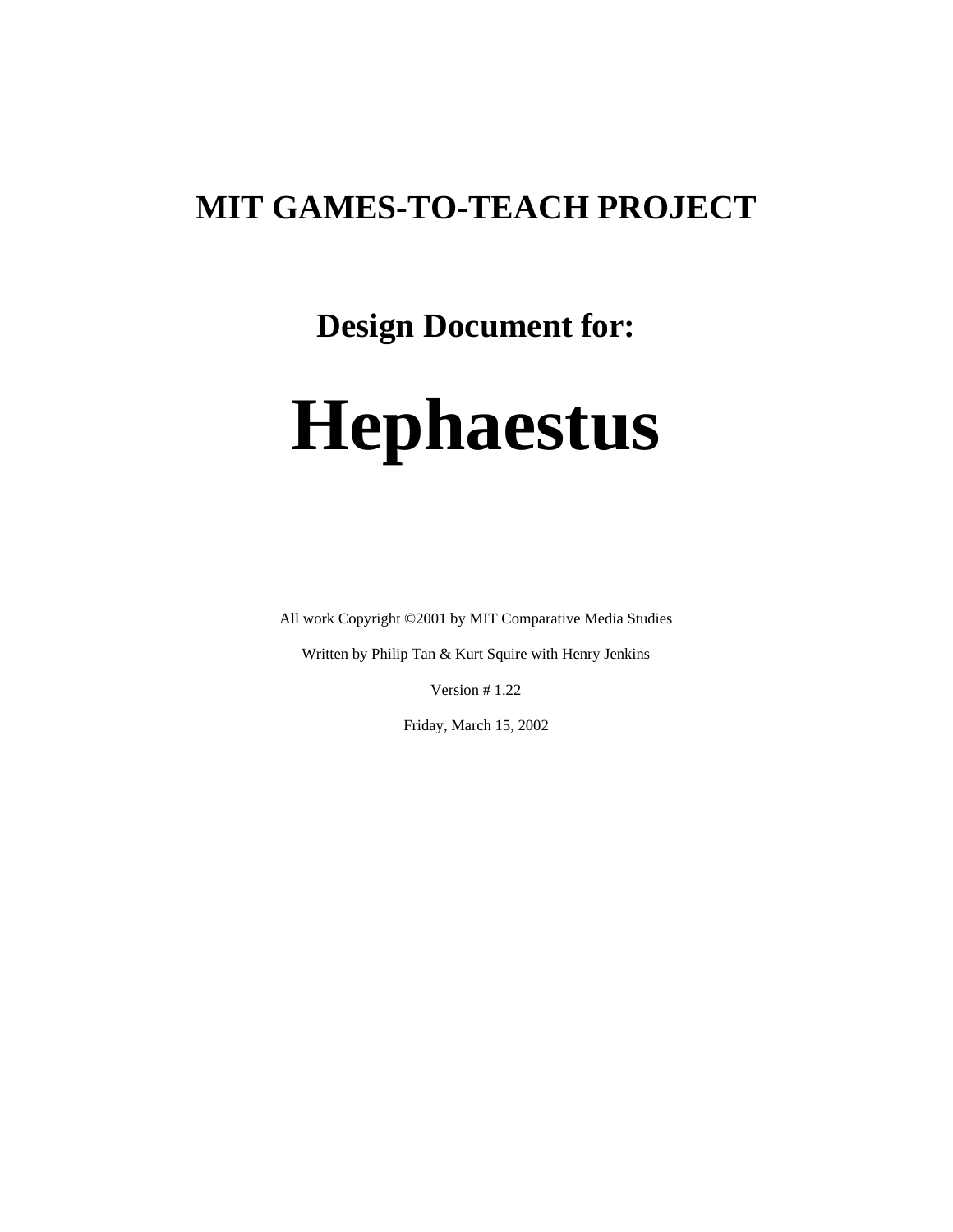## Table of Contents

| <b>DESIGN HISTORY</b>              | 3  |
|------------------------------------|----|
| <b>WELCOME TO HEPHAESTUS</b>       | 4  |
| PHILOSOPHY / DESIGN GOALS          | 5  |
| <b>COMMON QUESTIONS</b>            | 5  |
| <b>USER SCENARIOS</b>              | 9  |
| New User, 1 Minute Scenario        | 9  |
| New User 5 Minute Scenario         | 11 |
| New User 15 Minute Scenario        | 13 |
| Seasoned User 15 Minute Scenario   | 14 |
| <b>FEATURE SET</b>                 | 16 |
| <b>General Features</b>            | 16 |
| Game Housekeeping                  | 17 |
| Pedagogical Approach               | 17 |
| Assessment                         | 17 |
| <b>GAME WORLD</b>                  | 18 |
| Overview                           | 18 |
| <b>Game Mechanics</b>              | 18 |
| <b>Specific Features</b>           | 19 |
| <b>GAME ENGINE</b>                 | 21 |
| Overview                           | 21 |
| <b>Technical Notes</b>             | 21 |
| <b>GAME CHARACTERS</b>             | 22 |
| Templates                          | 22 |
| Archetypes                         | 22 |
| <b>USER INTERFACE</b>              | 23 |
| Sample 1                           | 23 |
| Sample 2                           | 24 |
| <b>MUSIC AND SOUND</b>             | 25 |
| <b>MULTIPLAYER GAME</b>            | 26 |
| MATH, SCIENCE, ENGINEERING CONTENT | 27 |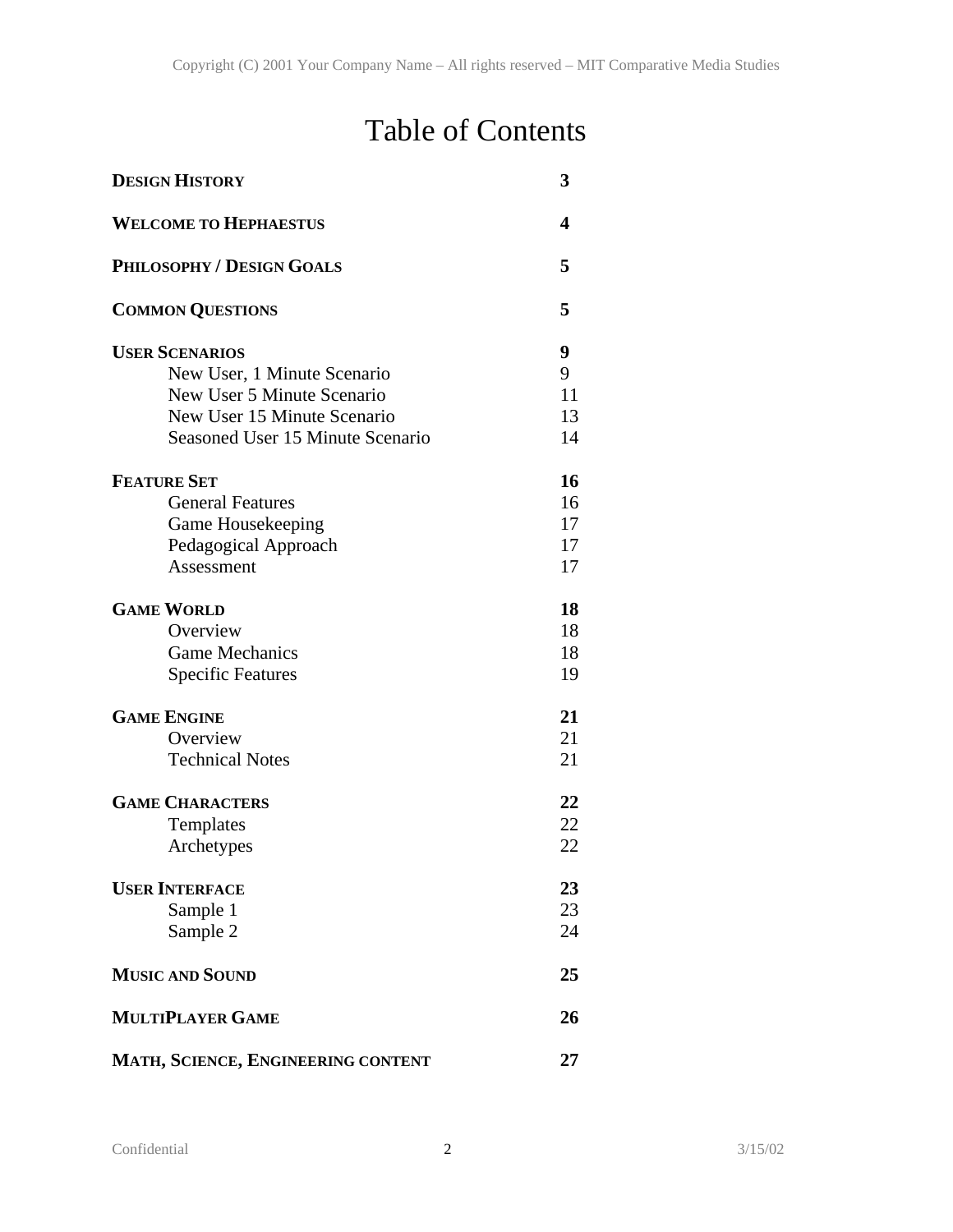### **Design History**

### **Version 1.00**

Philip Tan, 14 December 2001. Initial pass at this document. Everything I did not manage to write up, I highlighted in red.

### **Version 1.01**

Philip Tan, 14 January, 2002. Second pass. Added lava and more detail in the game setting. Deleted the index, which was not working well at all. Created first two new-user scenarios.

### **Version 1.1**

Kurt, 13 February 2002. Integrated previous game descriptions Filled in all remaining parts, including pedagogy, content, and robot prototypes. Table of contents still needed.

### **Version 1.2**

Kurt Squire, 14 February, 2002. Added Table of Contents. Added Small-multiplayer version.

### **Version 1.22**

Kurt Squire, 14 February, 2002. Added Cynthia's comments.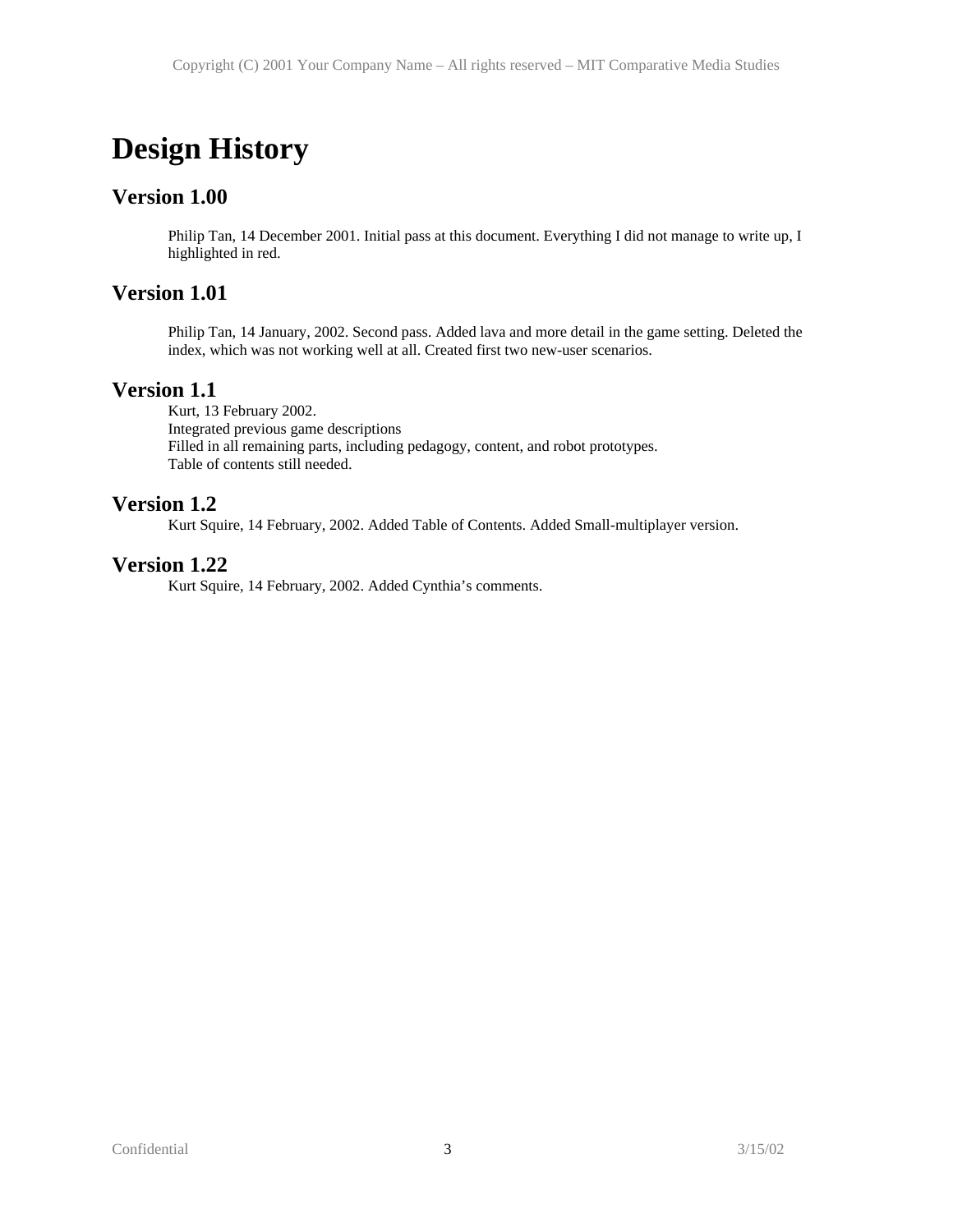#### **Welcome to Hephaestus**

Imagine thousands of player-controlled robots interacting in real time in a futuristic landscape. In front of you, you see a handful of small robots attempting to climb a hill in order to place objects at the top. In the far off distance, you see a team of robots building a bridge across a deep chasm. Somewhere else, teams of robots compete in basketball and soccer tournaments. Dozens of robots meander about the world, chatting, exploring, creating, and competing. All designed by AP level students; all done with simple desktop computers.

Welcome to Hephaestus. The Earth's days are numbered. Ecological and political disasters have rendered the earth inhospitable for human life. Now, humans are preparing to colonize Haphaestus, a lonely, heavily volcanic planet orbiting Rigel Kentaurus in the Alpha Centauri system. Everyone who could afford to go ahead for the trip to colonize Hephaestus has. Unfortunately, when players arrived at Hephaestus, they found the planet too volcanic for colonization. Lava flows need to be diverted, structures (bridges and buildings) need to be built, minerals need to be mined, and energy needs to be gathered via solar and wind collectors to prepare the planet for colonization. Now, players are circling Hephaestus in a space ship, controlling their robots via radio control.

Still, questions remain. Will players work together to prepare the planet for human colonization? Will they replay the mistakes of the past and destroy this planet much as they have the Earth? Will players work together, or work against each other preparing for new life on Hephaestus? The future of Hephaestus, and indeed the human race is in players' hands.

Hephaestus is a first-person, persistent multi-player where players interact with thousands of other robots on a planet in the Alpha Centauri System. Hephaestus is geologically much like Earth, but heavily volcanic – providing both opportunities for rewards in the form of plentiful mineral resources and risks, such as falling into the manifold lava flows. Building on the pedagogical successes of the FIRST Competition, Hephaestus allows players to learn by doing. Players face many critical decisions in the design of their robots. What sized battery should I use? What kinds of wheels? What materials should the chassis be constructed from? Players will wrestle with these design decisions as they design their robots down to the gear.

Astute players will quickly learn that no one robot can survive on Hephaestus alone. Players will need to scout Hephaestus' expansive terrain, which demands light, fast, fuel-efficient robots. Players will also need to divert lava, move soil, and crush boulders, which demands a sturdier robot with more torque. Every element of the world provides an opportunity for players to also master an elementary Physics concepts. Players learn about friction by designing robots that can traverse hilly terrain. Center of gravity becomes a useful concept for exploring the limits of robot design.

In Hephaestus, players learn physics to solve design problems that gain meaning through instantiation in an online community of players. In order to survive on Hephaestus, players must form alliances, forcing them to collaborate, critique designs, and share design knowledge. This approach to instruction -- collaborative constructionist learning communities, is an effective pedagogical model that has proven to be engaging and effective for supporting learning in other contexts.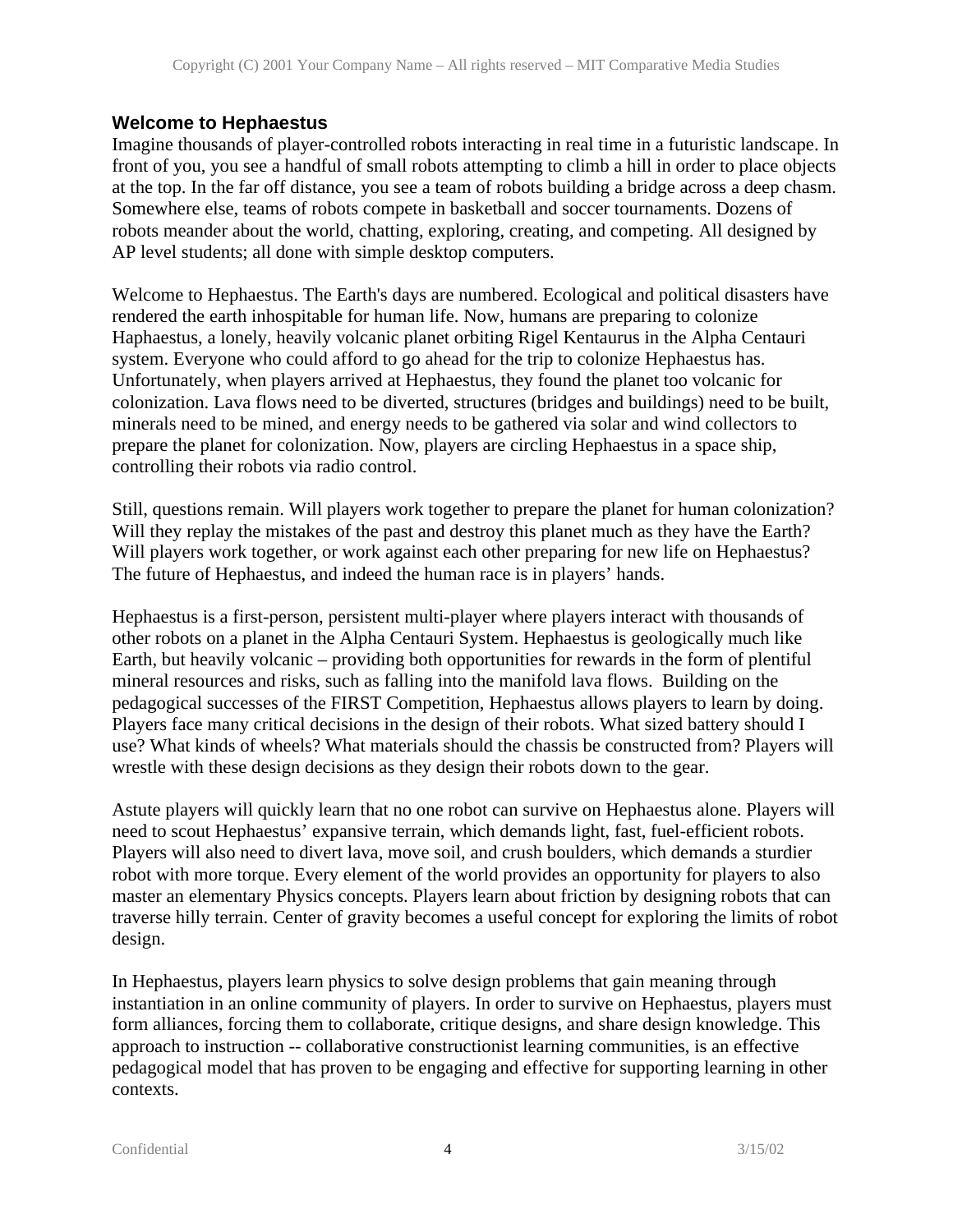### **Philosophy / Design Goals**

### **Alliances are essential.**

Every aspect of this game is designed for multi-player cooperation, whether it involves collaborating on a group construction project, forming an unbeatable raiding party, or simply waiting for the opportune time to betray the trust of other players. Physical and geographical limitations of the game environment mean that extended survival would be extremely difficult without allies.

### **Differentiation, customization, construction and homesteading are keys to success.**

Players gain game play advantages by designing their robots differently from others and by creating structures that stake out land that they control over long periods of play. A differentiated squad of robots will have a far higher chance of success than a larger group of identical robots. Each player should be able to customize the abilities of his or her robot avatar to fit his or her play style best. Seizing and controlling large areas of land and lava must be effective strategies for ensuring extended survival on the planet.

### **Constant engagement from log-in to log-out.**

The player must be able to control the robot as long as the player stays logged into the multiplayer server, even if the batteries of the robot are dead or if the player is designing a stationary structure. Players will have the ability to chat or call for help at any time. However, the players' interactions on Hephaestus will be mediated through their robot at all times. This will deepen the relationship of the player with his or her robotic avatar and will increase the likelihood that players will spend time engineering their robots properly.

### **It must be fun.**

Realism is secondary to entertainment value in this game, although the game must explicitly state which real physical laws are broken within the game engine. Any such aberrations in realism must occur only for the benefit of game play and entertainment value.

### **Common Questions**

### **What is Hephaestus?**

Hephaestus is a massively multi-player role-playing game that allows you to finely design your robotic avatar down to the gears. Hephaestus is also the name of the volcanic planet on which the game is set. Earth is dying, and thousands of Argo-class evacuation ships have left to colonize this new planet, dropping remote-controlled robots from orbit to the planet surface to prepare it for human habitation.

### **Why create this game?**

Primarily, this game is designed as an entertaining, challenging, state-of-the-art, rich interactive experience to play. Multi-player gamers are always seeking more immersive, detailed and customizable gameplay. Thus, this game will cater to that desire by introducing real physics and robotics principles into character creation and operation. The game will reinforce important APlevel physics and engineering content by having game play that promotes such knowledge as a crucial tool for gaining an edge over one's opponents.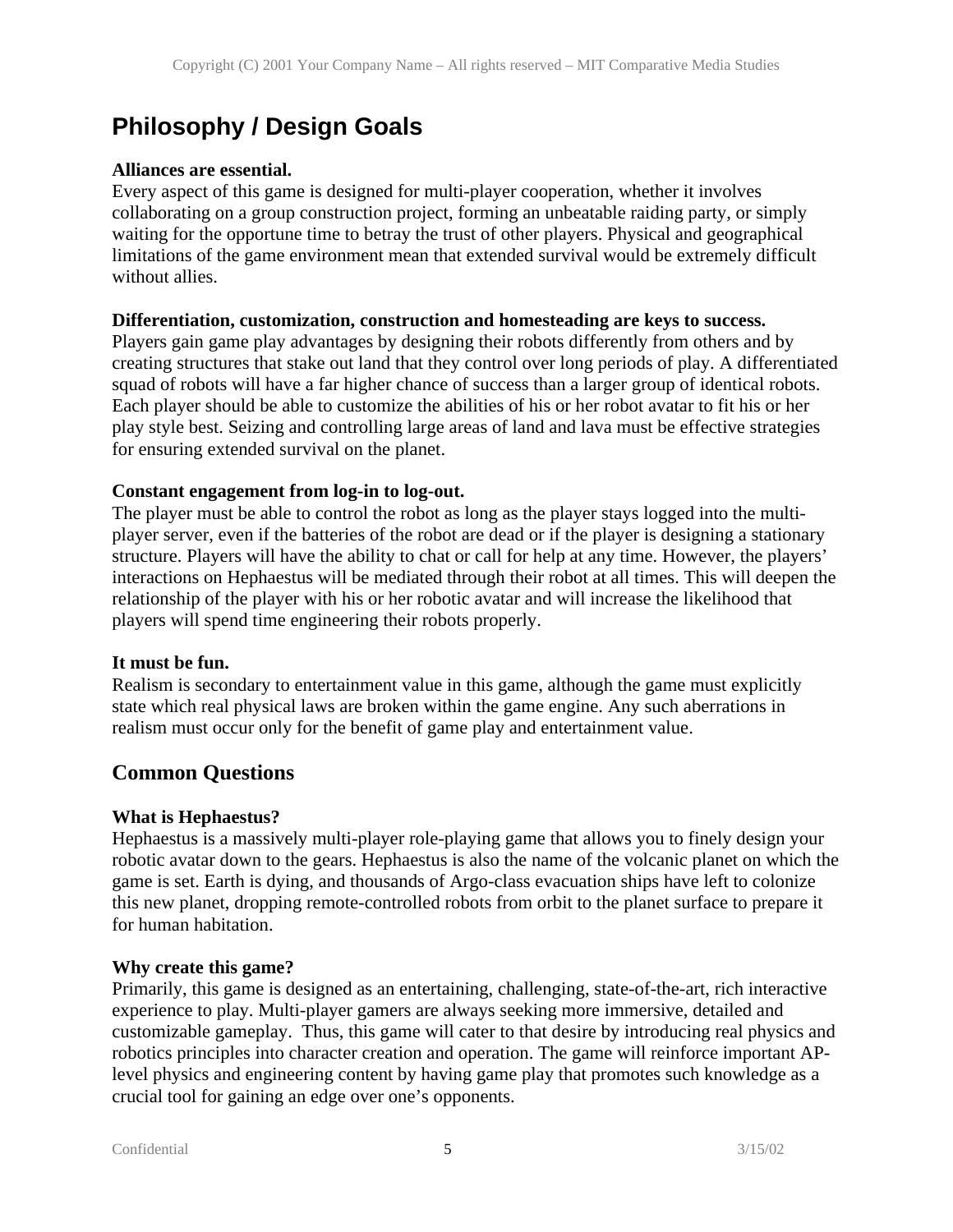### **What is the planet Hephaestus like?**

The planet Hephaestus resides in the Alpha Centauri star system, orbiting Rigel Kentaurus (Alpha 1 Cen), one of the closest stars to Earth and remarkably similar to Earth's sun. Generations of space exploration have only been able to find one planet capable of supporting life. Although Hephaestus is highly volcanic, the lava is extremely fertile after it cools and it is not difficult to divert the lava into broad fields that are suitable for cultivation or forestation. The climate of Hephaestus is similar to Earth's, and the ground is rich in mineral resources.

### **What is the setting of the game?**

A large number of spacecraft are in orbit around Hephaestus, each carrying tens or hundreds of colonists from Earth. Each spacecraft belongs to a separate conglomerate, nation-state or wealthy Earth-based organization, holds a staff of robotics engineers and stores a limited supply of specialized colonization equipment, such as radio relays, self-deploying bridges and rudimentary remote-controlled robots. The robots, dropped from the ships to the planet surface, need to clear land and mine for resources in preparation for the eventual landing of the colonists.

Each organization is working separately and in competition with all the other spacecraft. Temporary alliances on the ground are common but are often short-lived, since the eventual goal is to produce and stake out as much habitable land as possible for the sole benefit of the colonists on each individual ship. The robots need to upgrade themselves and make do with the resources of the planet as much as possible in order to achieve this goal. Because of this, several enterprising, non-player organizations have set up automated installations in town-like collectives to facilitate surface trade, storage, information dissemination, robot upgrades and repair for a price.

### **What do I control?**

The player controls a single robot on the surface of the planet in third-person view. Players may also be able to save and load multiple robots, just as most massively multi-player role-playing games allow you to have multiple avatars to choose from at log-in. However, a player can only control one robot at any time, unless the player has more than one networked computer.

### **What is the focus of the game?**

Customize your robot and form alliances to achieve your goals. Collect resources and use them as currency for services and other materials. Form a team among allies that you trust. Design and build structures that allow you to traverse and stake out land. Use pre-made equipment wisely and sparingly. Defend your land from opponents. Control the flow of lava on the planet to serve your own purposes.

### **What is different?**

Unlike most other massively multi-player role-playing games, you can actually change and design the environment for your needs on Hephaestus. Unlike most other robot-design games, this game keeps you in constant control of your robot at all times and requires negotiation and cooperation to succeed. No game includes the degree of customization and the possibilities for exploration that Hephaestus offers.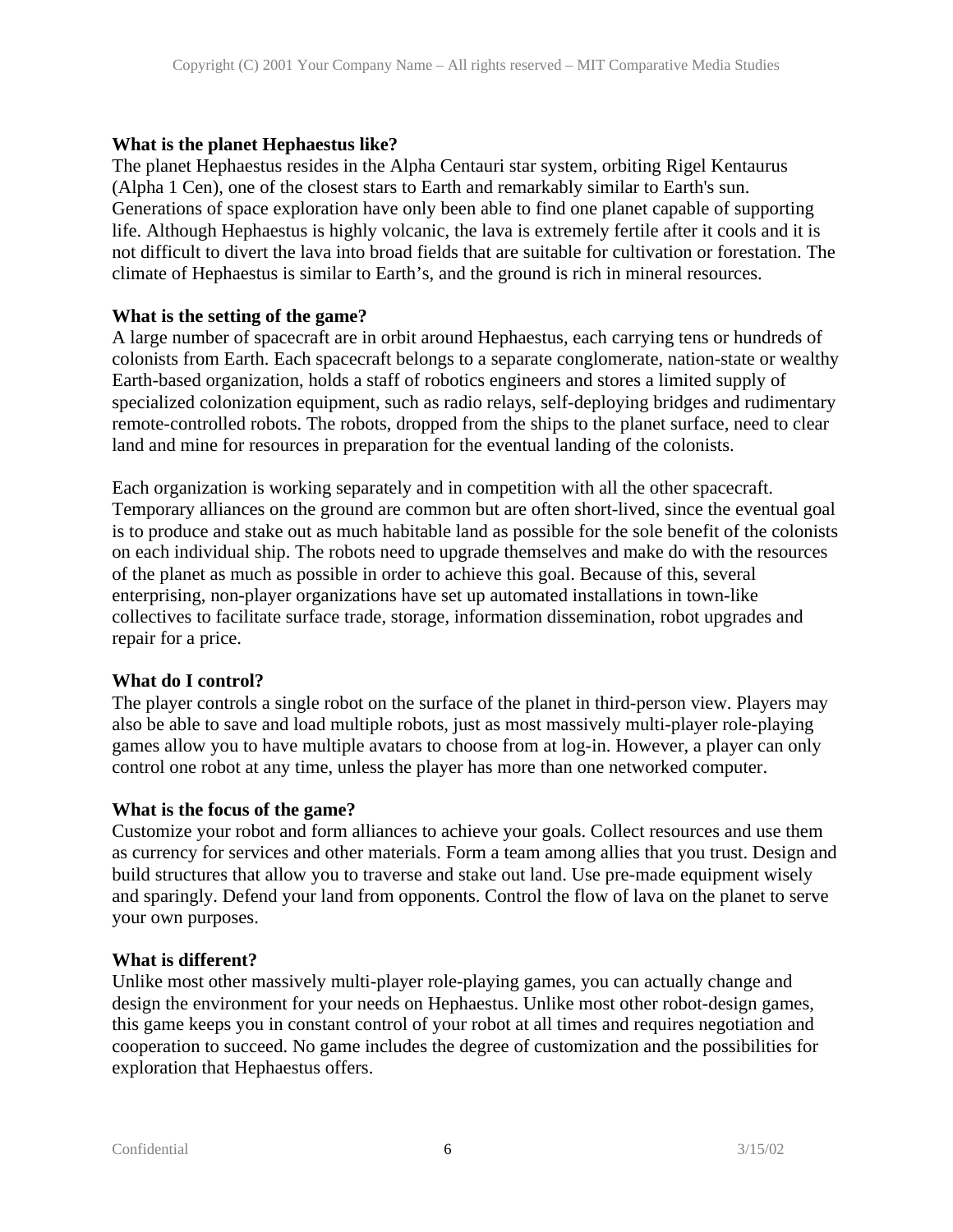### **Who is the target audience?**

High school and early college gamers form the target market for Hephaestus. However, the content should be accessible to a larger audience. Foreseeable game play involves one player per avatar at one time, although groups can and should collaborate in the design phase of the robots themselves.

### **What will people learn through playing this game?**

The game will involve Physics at the AP and MIT freshman level. It will also encourage engineering approaches in the vein of the US FIRST competitions, which involves multipurpose robots working together to solve a common problem. It must be clear which physics and engineering concepts play a part in a given game play dynamic. For instance, if robots can slide down the side of an inclined rock, players should be able to apply AP-level knowledge of friction to solve this problem.

### **How will people learn through playing this game?**

Game mechanics will reward thoughtful design and articulation of ideas to other players. Trialand-error approaches to problem solving will likely work but it will not be fun, economical or practical in the long-term to adopt such an approach. Constructivist and goal-based learning allows players to cement physical and engineering principles while playing the game. Players can and should set their own goals when playing the game but they have to apply a series of engineering skills to achieve their aims.

### **Design Tensions**

Design tensions (Wenger, 1998) are ways of thinking through design processes. Listing tensions encourages game designers to anticipate the potential pitfalls in a system and leverage them to create innovation.

### **Gender.**

A game about robots has the capacity to be a very "male" gendered play space. Creating a game that has a cross-gender appeal can be achieved by incorporating game elements that have traditionally appealed more strongly to women. Elements like collaboration, interaction, narrative backdrop, and intriguing gameplay with social dynamics. Such games have also been popular with male audiences historically not interested in the aesthetics and practices common in computer / video games. Putting the game online with plenty of collaboration and interaction is an important first step in opening the game to broader populations. Ensuring that the game has a captivating aesthetic that will not alienate women and / or men not into robots will be a challenge. The story will need to carry some of this workload, as well..

### **Interactive online narrative.**

Many of these activities involve creativity and competition, and as such will be intrinsically rewarding for some. However, without an overriding purpose or narrative tying them together, others will likely find the activity pointless. Designing an engaging dynamic story that players can affect and unfolds in real time will be challenging.

### **Online-Offline.**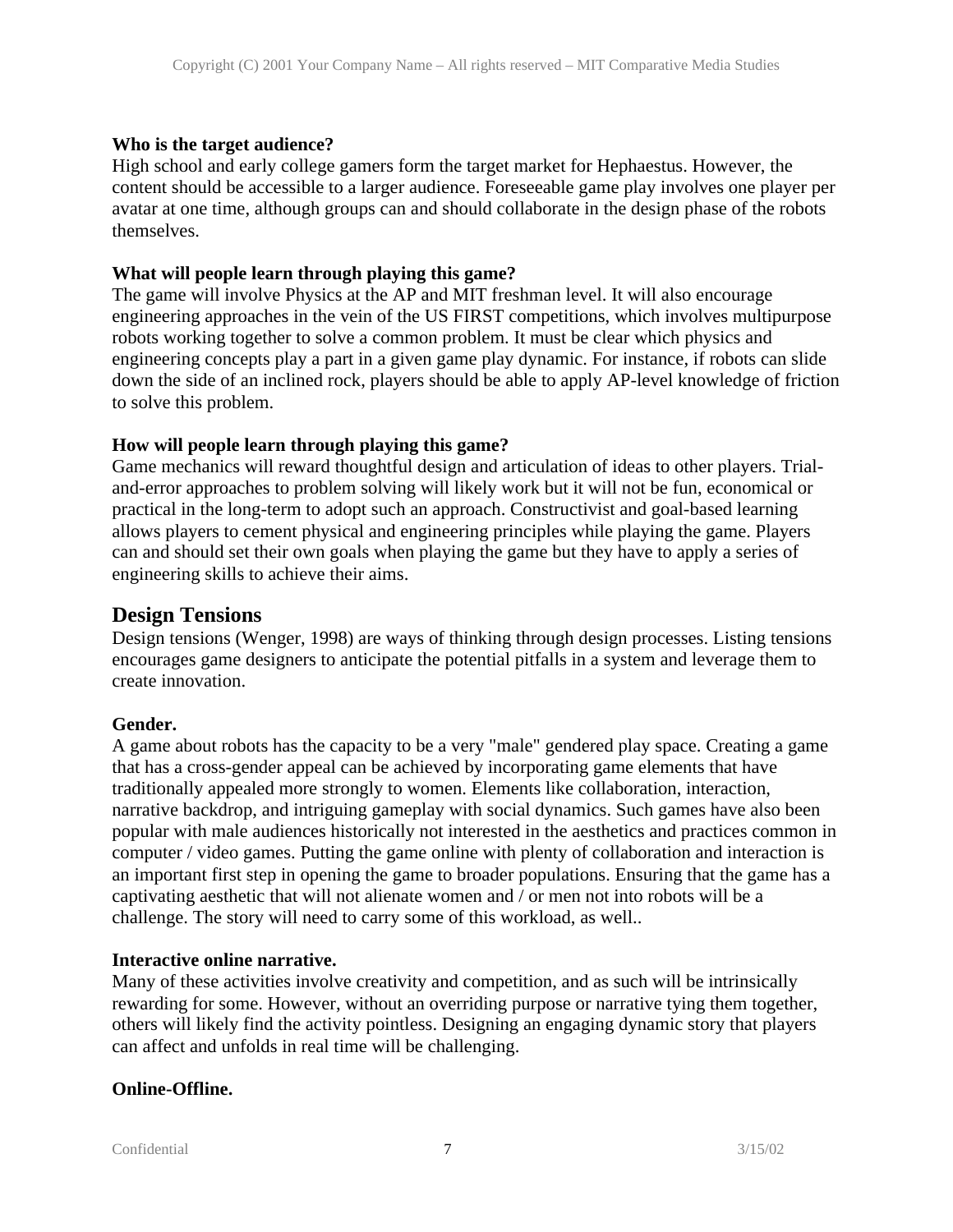Designing robots is fun. Critics might argue that doing such activities in a computer-mediated environment suffers because student lose the experience of interacting with physical robot parts and designing actual robots. We agree. In no way is Hephaestus meant to replace the valuable practices of real-world robot design. However, computer-mediated environments make other, new design practices possible. First, players who might not afford to purchase robot kits, or who might not otherwise ever enter a robotics competition can experience some of the joy of designing and building robots through Hephaestus; you don't need a machine shop to play Hephaestus. We hope that the engaging gameplay will attract a whole new breed of player to robot design.

Second, as a computer mediated environment, players can use the game to engage in rapid prototyping. Players can experiment with different robot parts and see what works and what doesn't in different situations. Further, players can encounter design problems, such as how to move 1 ton boulders or design bridges that would not be encountered in a typical FIRST design competition. Finally players could experiment with expensive parts, possibly designing underwater or flying robots. Ultimately, we see Hephaestus as a complementary extension of offline robot design activities.

#### **Designing Quests.**

A key to this game will be designing effective quests, story modules that set local, short-term goals that will shape player interaction and competition." Quests need to be designed so that they force players to grapple with meaningful content. For example, one can imagine that a player on my hill example would intuitively build a robot with a low center of gravity, avoiding the center of gravity issue all together. However, if we design a challenge where there is an object placed on top of a high tower, then players will need to design tall robots and be forced to deal with center of gravity. Quests also need to be designed so that no one player can complete the quest alone. Players will need to rely on one another in order to complete the quests.

#### **Pedagogical.**

An issue with this type of pedagogical model is to engage players in thoughtful, intentional design, exploration, and play, as opposed to relatively thoughtless trial-and-error processes. In the First robot competitions, players have a large incentive to get it "right" ñ they only have one chance at competing. In a digital world, there are infinite opportunities to experiment. Hephaestus can utilize the best of both approaches by encouraging deliberate design though limiting access to resources (etc.) but can also create learning opportunities within trial and error experiments by aiding understanding of why particular processes ultimately worked. Another pedagogical approach to learning might be to require intermediate and upper level players to mentor (teach) lower level players. And classroom teachers can reinforce game lessons through requiring more traditional academic work product like design schematics (etc). Like all G2T games, Hephaestus will ship with a teacher's guide that will suggest assignments that teachers could use to supplement the learning experience, such as design schematics, reflection papers, or use quizzes and tests.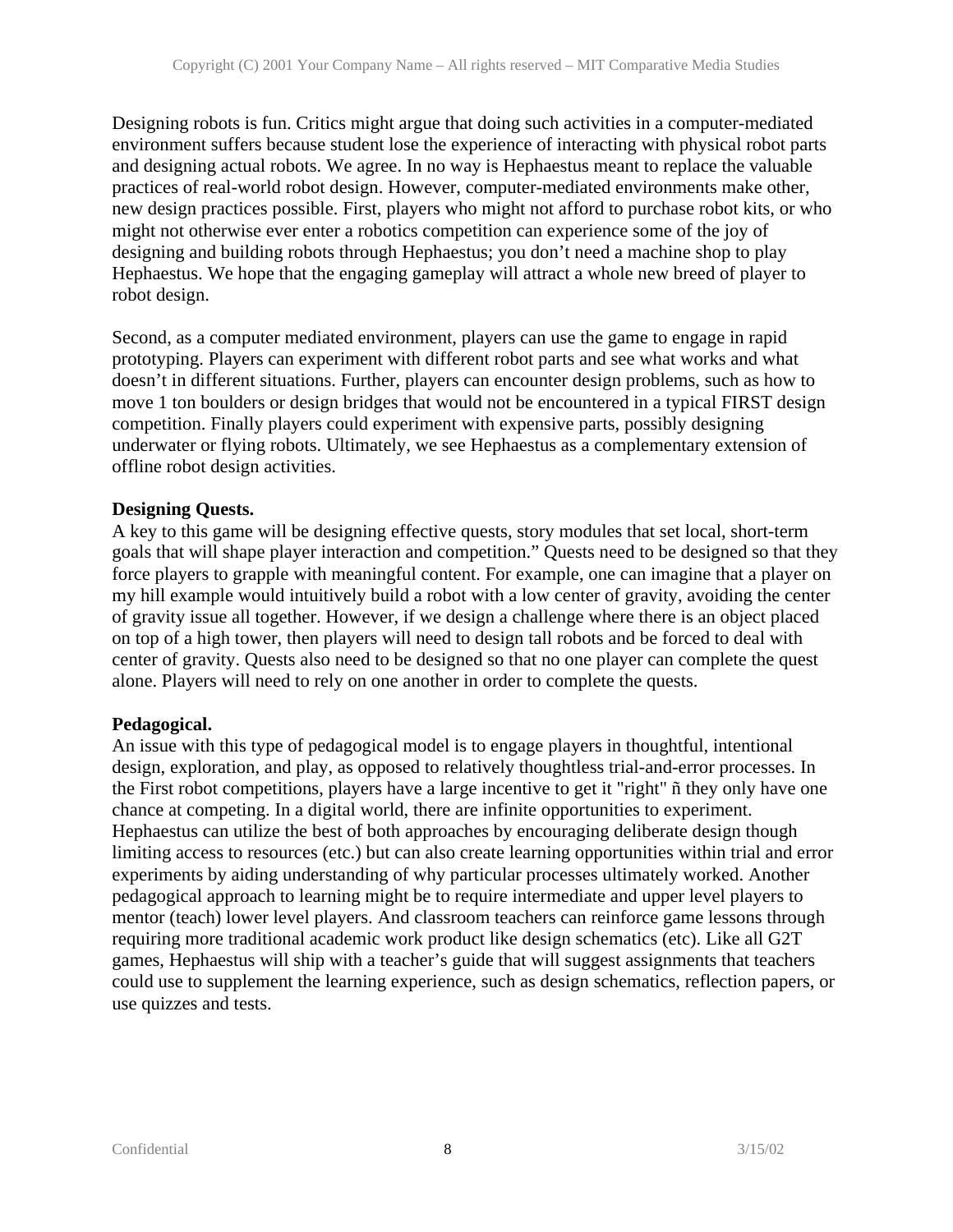### **User Scenarios**

| Scenario:    |                                                                                                                                                                                                                                                                                                                                                                                                                                                                                                                                                                                      |
|--------------|--------------------------------------------------------------------------------------------------------------------------------------------------------------------------------------------------------------------------------------------------------------------------------------------------------------------------------------------------------------------------------------------------------------------------------------------------------------------------------------------------------------------------------------------------------------------------------------|
| 1-20 seconds | Player sees short cinematic of things you can do in this world.<br>Initial Menu:<br>Settings<br>$\bullet$<br><b>Enter World</b><br>Robot Design Shop<br>Install/Reinstall<br>$\bullet$                                                                                                                                                                                                                                                                                                                                                                                               |
| 30 seconds:  | The player is given 2 choices:<br>Choose from a template of archetype robots or<br>$1_{-}$<br>Create her own from scratch.<br>The player realizes that she can build her own robot. She is forced<br>to decide what kind of robot she can be and begins to make<br>decisions about what kind of identity she wants to forge in this<br>world. This step can be undone easily.                                                                                                                                                                                                        |
| 3minutes:    | In game now. Gets a feel for the world. Makes a choice about what<br>direction she wants to explore. Sample choices:<br>Traverse a large, inviting field<br>Enter a town<br>$\bullet$<br>Look behind a large obstacle (i.e. boulder)<br>The player has also encountered some of the basic problems of<br>moving in this universe: center of gravity, water, terrain types.<br>Some low hanging fruit (minerals, coal, etc.) are visible in the field.<br>Thus, the player types (explorers, socializers, achievers, player-<br>killers) all have some options immediately available. |
| 30 minutes:  | Player reaches some success in the world – whether it be climbing<br>a hill, talking to another player, or visiting a town.                                                                                                                                                                                                                                                                                                                                                                                                                                                          |
| 90 minutes   | Player has met other players and weighs the decision of joining an<br>alliance.                                                                                                                                                                                                                                                                                                                                                                                                                                                                                                      |

As players design their robots, they wrestle with design trade-offs among several variables, including acceleration, top-speed, breaking ability, center of gravity, and torque). Each feature of the game world (weather, day / night, location) corresponds to a specific physics concept (friction, energy consumption, or center of gravity). The following scenarios illustrate how these design trade-offs play out in the game.

### **New user, 1 minute scenario**

After installing the game and watching the introductory animation, the user, Bob, sees a slowly rotating, spaceship view of Hephaestus and its solar system. Text data blurbs periodically appear over the planet, giving information about the planet and the spaceship, reinforcing the feeling that Bob is looking at Hephaestus through a spaceship viewscreen.

Overlaid above this is a menu allowing him to 'Load design and land robot', 'Design and land new robot', 'Deploy existing robot', 'Scrap existing robot', 'Change game options' and 'Quit'. Because this is Bob's first time playing Hephaestus, the game dims the 'Deploy' and 'Scrap'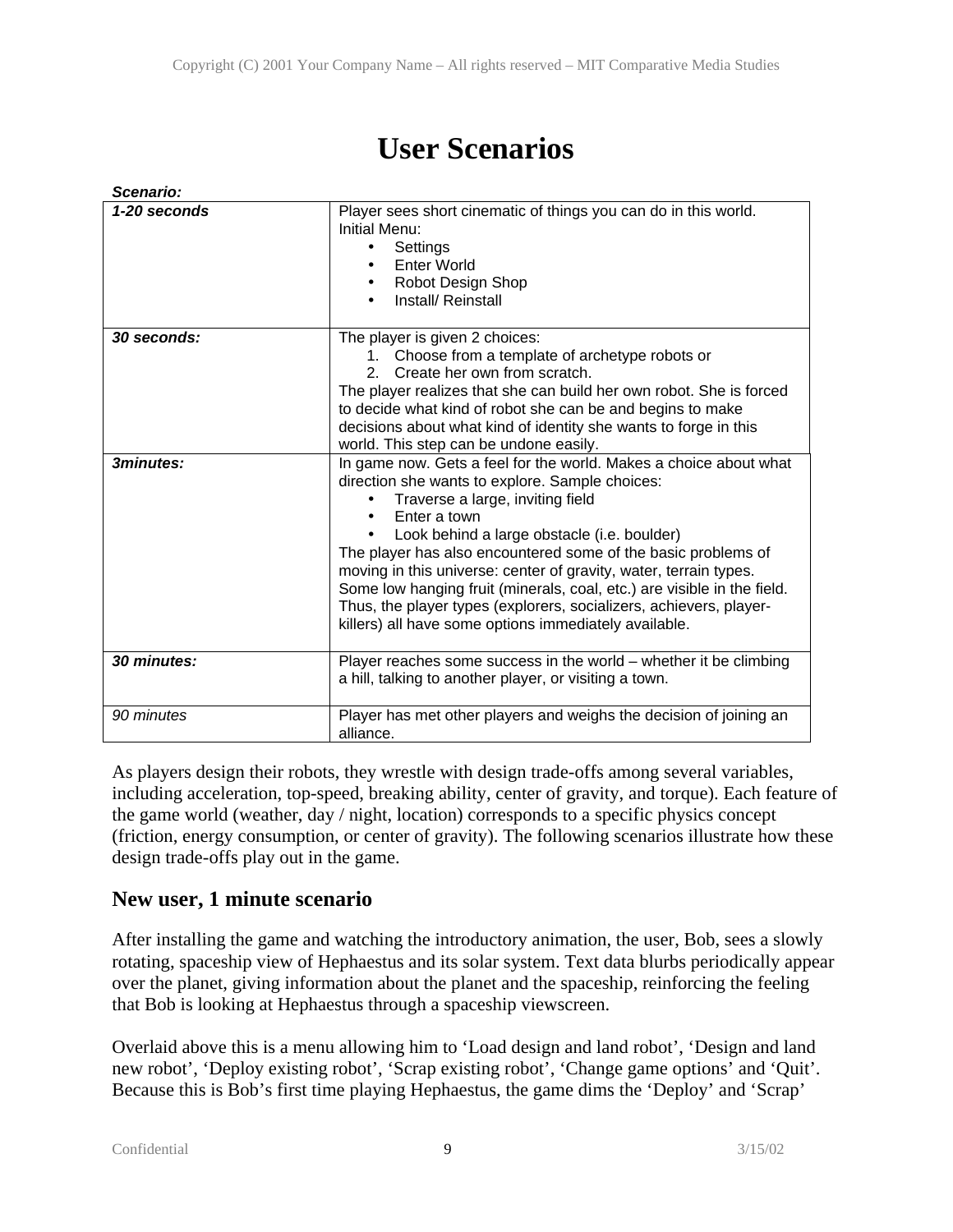options. He clicks 'Load design and land robot' and the viewscreen changes into a file-open window, with a prominent option on top marked 'Choose a preset robot'. Because Bob has never designed a robot before, the file-open window is largely blank, and he decides to click 'Choose a preset robot' instead.

The game camera 'looks up' then from the ship's viewscreen to reveal a character dressed in a quasi-futuristic, yet businesslike outfit, known as The Aide. He explains that Hephaestus is largely volcanic but possesses a wide range of different terrain, and the robots sent to the surface need to perform a variety of different tasks that will involve customization. He also states that resources are limited aboard the ship and the robot may need to mine for minerals or trade services in order to afford customization. At this moment, a value of currency appears on the screen, indicating the amount of money currently available to the player. The amount is approximately enough to build and launch three small robots or one large and one small robot, which the Aide mentions.

The camera follows the Aide as he walks over to a high-tech workbench, on which sits four shiny robots. The Aide explains how these prototype robots are based on designs from Earth, and are thus not as sophisticated as robots designed from scratch using technology developed during the long trip from Earth to Rigel Kentaurus. Still, these designs are good starting points and Bob can later customize them using neutral facilities already on the surface of Hephaestus.

The Aide then describes each robot in detail. The Jackrabbit is a cheap, fast scout robot that will not be useful for much other than exploration, given its small chassis. The Mule, on the other hand, is a larger robot that has reasonably good stability and trades speed for capacity. The Beaver is an amphibious robot with inflatable wheels and multiple solar panels for extended range. The Mastodon is burly and expensive but can generate enough torque to hold heavy cargo and to dig its tracks up steep inclines. All the robots have rudimentary mining equipment and a simple scoop to pick up loose material on the ground.

Bob decides that he would like to save money and have a look around the planet first, so he clicks on the Jackrabbit. The Aide picks up the Jackrabbit robot and loads it into a landing capsule specifically designed for entry into the atmosphere of Hephaestus, all the while humming to himself and mentioning some disturbingly affectionate affirmations to the Jackrabbit.

The game camera returns to the viewscreen, which now prompts Bob to register his game as a first-time player. Bob enters his registration information, a user name and a password, which will allow the multi-player server to keep track of his progress from this point onwards. Once he does this, the game connects to the game server and confirms that he has not picked an alreadyregistered username.

Once confirmed, the viewscreen shows a map of Hephaestus. The Aide explains, off-camera, that the image combines both seismic and electromagnetic telemetry from the past 24 hours, revealing actively volcanic areas and zones of high robot concentration on the light side of Hephaestus. The Aide recommends landing near a neutral robot town if Bob is unsure about what to do first. Bob decides to click and confirm a landing zone near a town in the Southern Hemisphere of Hephaestus.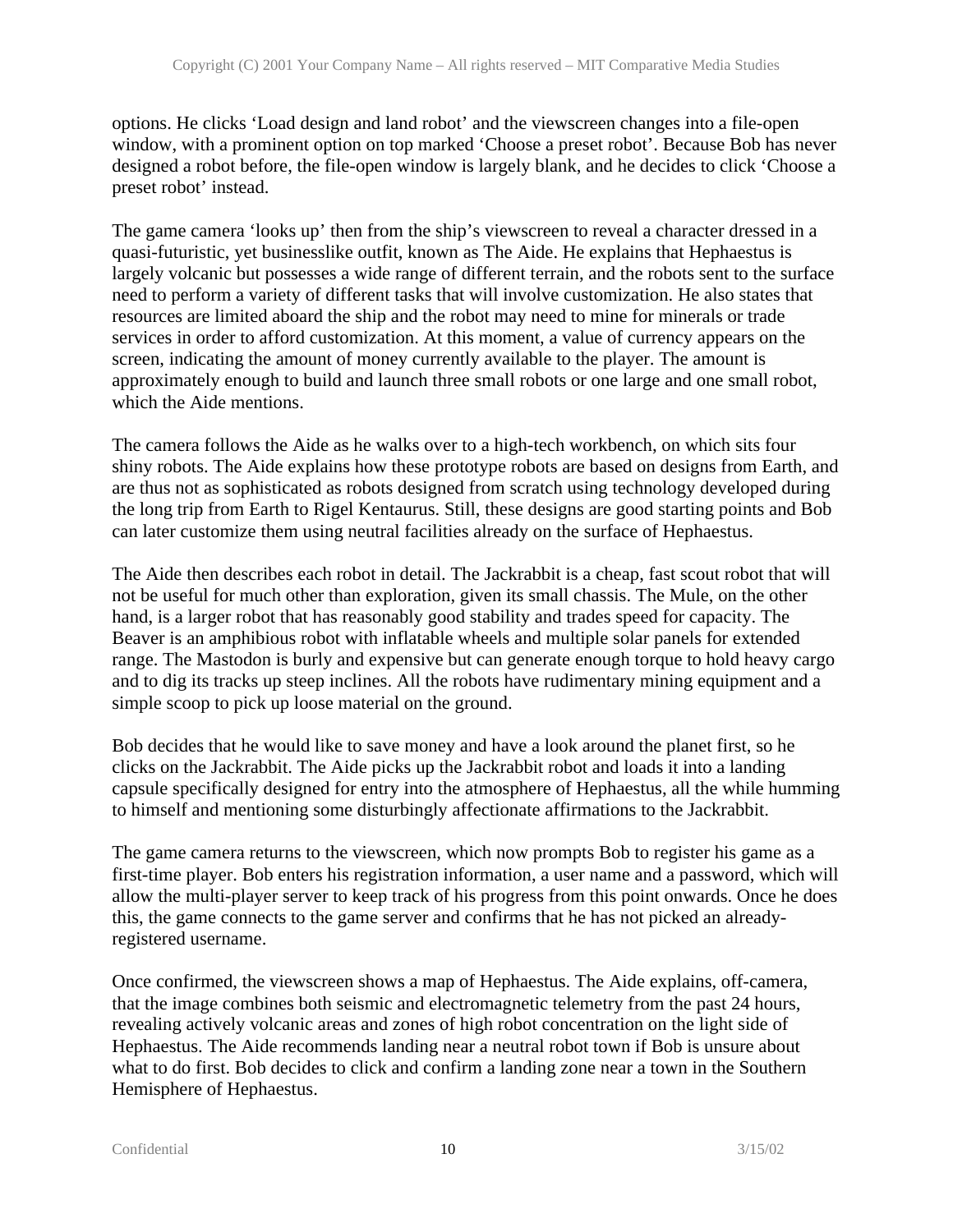The camera shifts to an external view of the ship, revealing Bob's username, 'Cheesemaster', painted on the outside of the ship. The capsule rockets out of the ship, then extinguishes its slowburn engine and falls towards the blue planet, gathering speed and glowing red upon contact with the atmosphere. An energetic, orchestral piece of music accompanies a long shot of the capsule streaking through the sky of Hephaestus like a shooting star while the game establishes real-time connections with the game server. Once the connection is complete, the camera shifts to a highangle shot of the capsule deploying its parachutes, slowing its descent, and finally landing on the planet with a soft bounce. After an awkward pause in the music, the capsule falls apart like a Keystone Cop car, revealing the Jackrabbit inside. The camera rotates behind the Jackrabbit, locking in position in classic third-person view.

Bob has landed on a grassy field on Hephaestus with the town in the distance. He is now ready to begin his explorations.

### **New user, 5 minute scenario**

The screen fills with relevant status information, along with a prompt in the middle that informs that Bob can press 'escape' to 'Abort the diagnostic test', also known as the in-game tutorial. Bob, however, does not know how to play the game, so he elects to allow the tutorial to run. The Aide's voice comes on again, first mentioning that although Bob is still getting used to his controls, other robots in the vicinity may attempt to interfere with his practice. During the tutorial, the Jackrabbit may automatically use jump jets, automatically reclaimed from the capsule, which will allow it to escape from hostile robots.

In addition, an atmospheric electrical storm has knocked out the communication system of the robot for a short while, so it will not be possible to communicate with other robots for a while. This makes it impossible to distinguish friend from foe, thus, the jets will activate when any robot comes into contact with the Jackrabbit.

The Aide asks Bob to test the Jump Jets by hitting 'J', blasting the Jackrabbit several feet into the air and in a random lateral direction, faster than most robots can move on the ground. Once Bob has done this, the Aide begins explaining to Bob how to use the keyboard and mouse to move the Jackrabbit around and change the game camera from over-the-shoulder, spaceship-downwardszoom and first person view. The Aide also explains that the basic mining and scoop implements require Bob to maneuver the Jackrabbit over the mineral or material in question and press specific keys, hinting at better mining and reclamation options available within the town. The Aide also draws Bob's attention towards various indicators on the screen that list communication range, battery power, speed, and so on.

At this moment, another player spots Bob and realizes from the capsule wreckage that Bob is a new player. Sensing the opportunity for an easy takedown, the other robot charges at Bob. The moment the two robots touch, however, the Jackrabbit rockets into the air with its automatic jump jets. The Aide mentions that the jets seem to be experiencing some unforeseen problems. Still, the Jackrabbit lands a safe distance away from the hostile player and not any further from the town. The hostile player realizes that chasing down a new player with automatic jump jets is more trouble than it is worth and leaves the vicinity.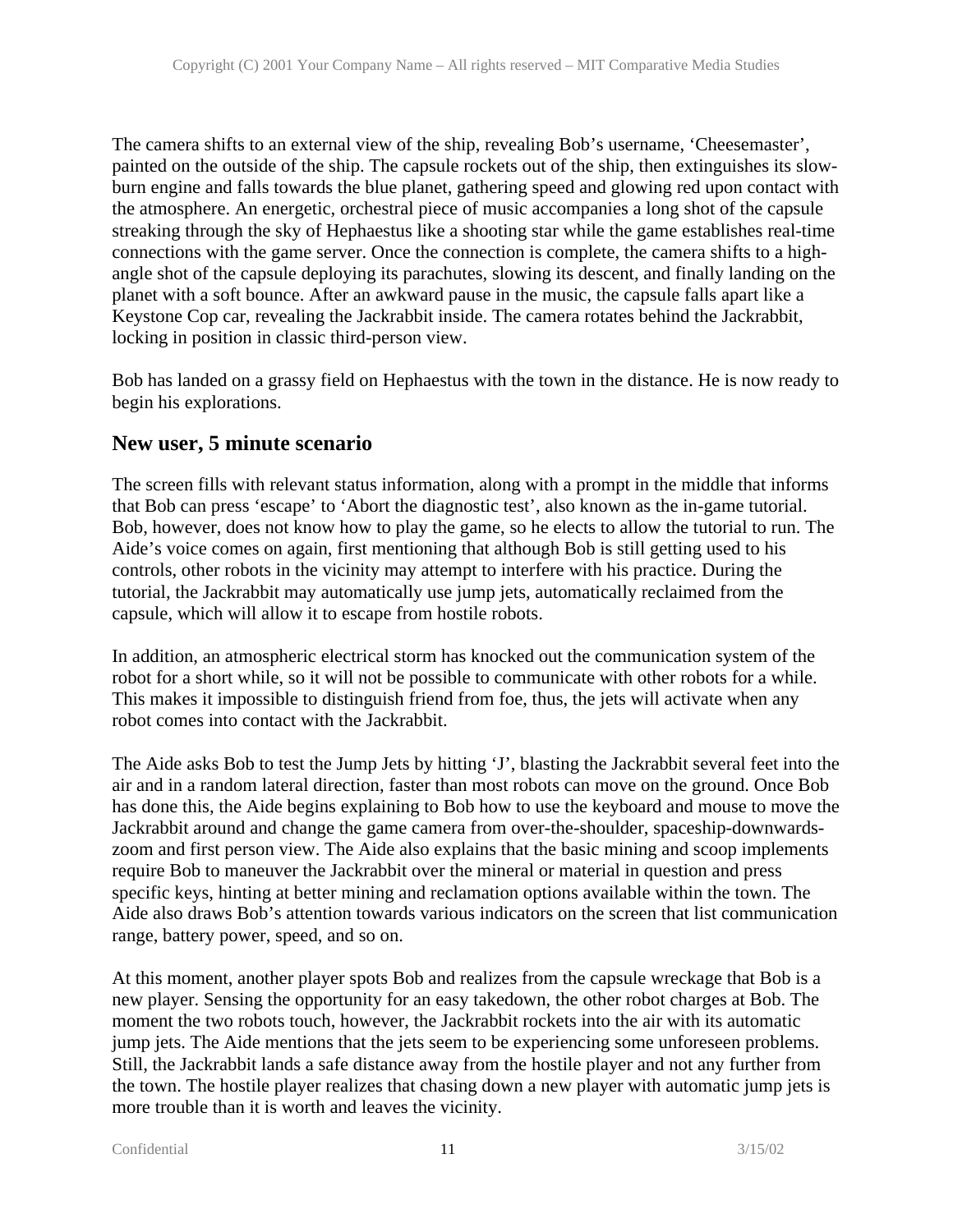The tutorial resumes as the Aide describes the rest of the on-screen indicators and explains where further instructions can be found in the town, as a small inset window shows surveillance images of distinctive locations inside every town. The Aide then declares that the communications system is beginning its reboot cycle, and quickly runs through Bob's controls for communication. Once Bob can talk to other players, the tutorial ends and Bob now has the option to head for the town or some other area of the planet.

Bob decides to try the jump jets again, which suddenly release a lot of smoke but fail to launch him in the air. The Aide's voice comes on again and says that he feared that the capsule engines would not last long. He recommends caution when approaching unknown robots, as they may be hostile to new robots on the planet, or their controlling engineers might just be ornery. Bob turns the Jackrabbit around, noticing that the jump jets are now a pile of black scrap lying on the ground where the Jackrabbit was a few minutes ago. He moves the Jackrabbit over the scrap and deploys the scoop. An onscreen overlay confirms he has picked up metal scrap.

Bob then decides to return to the capsule, remembering that there would be more metal there. He notices that the Jackrabbit is not moving so quickly. As he approaches the capsule, he realizes that another group of robots reached the capsule first, tearing its remnants apart with blowtorches and articulated arms. Noticing that the robots are all painted similarly and emblazoned with the words 'Destructo-maniacs', Bob wisely turns around and heads towards the town instead.

Bob begins to pick up sporadic text communications from the robots in and around the town as he approaches it, which mostly appear to be requests for information and trade. Bob realizes that the communications are on the 'broadcast frequency', previously mentioned by the Aide. He surmises that the respondents must be sending their replies directly to the requesting robots via coded channels, and considers the possibility of trying to find some sort of eavesdropping upgrade for his robot. However, he first finds the trading post, which is literally a tall post in the middle of the town, surrounded by articulated arms that load and unload cargo from an endless stream of in-game robots.

Going into a vacant space near the trading post, the trading post immediately broadcasts the necessary commands for trading to Bob's communications system, which Bob receives as a series of short text messages. Bob brings up an inset inventory of the Jackrabbit's storage compartment, selecting the scrap metal and clicking the 'Sell' button. An arm from the trading post extends towards the Jackrabbit and removes the scrap metal, crediting a small amount of cash to Bob's currency meter.

Bob leaves the trading post and heads for the upgrade shop, which resembles a garage. Like the trading post, Bob receives instructions as he pulls up to a vacant lot in the shop. He receives a rude shock upon seeing an inset listing of prices for the upgrades. He notes the availability of communications upgrades that not only allow him to listen in to some coded transmissions but prevent eavesdropping on his own coded transmissions. Unfortunately for Bob, they are extremely expensive. Bob decides to stick to his original plan of having a look around the planet, and decides that solar panels might be a good idea. The panels are more expensive than the scrap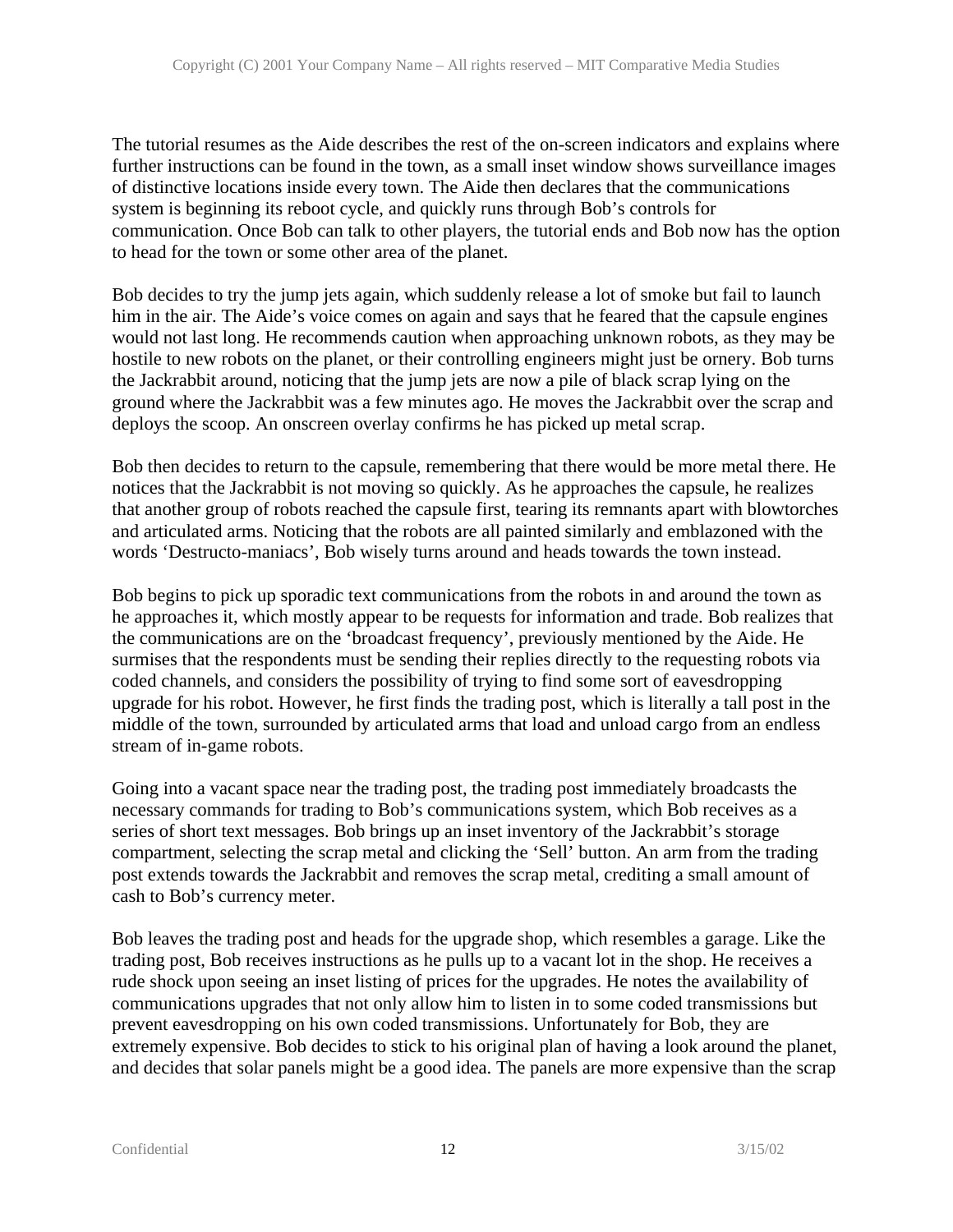he sold earlier but since Bob did not spend all his money building and launching the Jackrabbit, Bob can afford one panel easily.

The extra weight of the panel does slow Bob a little, although the Jackrabbit is faster than it was when carrying the scrap metal. Bob notices that if he drives the Jackrabbit at full speed, his battery gauge drops quickly. Staying still in the sun, however, slowly increases the gauge. Through a little experimentation in the fields around the town, Bob figures out how to maintain a speed that is reasonably quick and does not excessively drain his batteries.

### **New user, 15 minute scenario**

Bob decides to head out towards several hills in the south, after remembering how some broadcasts from the town mentioned mining expeditions in the hills. He maintains a steady pace to the south across an undulating field, noticing that if the Jackrabbit goes too fast over the undulations, it becomes a lot harder to control. In particular, when moving at high speeds, the Jackrabbit tends to continue moving in the same direction instead of turning, whereas it is relatively quick and easy to turn when it does not have any forward momentum.

As the hills approach, Bob notices a river over to his right, and changes heading slightly to have a closer look at it. The water is slow moving and the river is wide. However, the color of the ground suggests that the river might have been wider in the recent past and Bob hopes the river will not obstruct his passage further upstream. As he turns towards the hills again, he realizes that the Jackrabbit's thin wheels are making deep tracks in the sandy soil on the riverbank and accelerating becomes difficult. Yet, after spinning the wheels for a couple of seconds, the Jackrabbit wheels eventually catch on the sand and Bob's robot takes off at high speed, wildly. With much difficulty, Bob gets back on the grass and makes a note not to get too close to flood plains without wider wheels.

The Jackrabbit eventually reaches the foot of the hills, which have a gentle incline and are not too tall. However, they have rocky outcrops dotting its largely grassy surface. The wheels of the Jackrabbit tend to accelerate better on the rock than the grass but this makes the Jackrabbit veer left or right occasionally as it tackles the incline. Bob notices his battery is running down although he is maintaining the optimum ground speed. He slows a little, and as he does so, notices a group of robots a little uphill. Some turn towards him, and hail greetings to Bob over the broadcast channel.

Bob responds with a hello, struggling up to their altitude. They have a brief text exchange, as Bob explains he is a new player. One of the players of the other robots introduces herself as Flood, a member of the Monsoon Collective. There are about six other members of Monsoon, although only there are only four of them logged in. The four robots in front of Bob spread out in several directions and lower mining drills from their machines. Bob asks Flood how they know where to mine. Flood responds that there are rumors that this hill holds a vein of iron ore. However, that group that made the discovery has not been active in protecting the find, possibly because no one has found the richest vein in these hills yet. Monsoon is simply prospecting in a systematic manner. They make a little money from the variable amounts of iron in their samples, so it is not a total waste of time.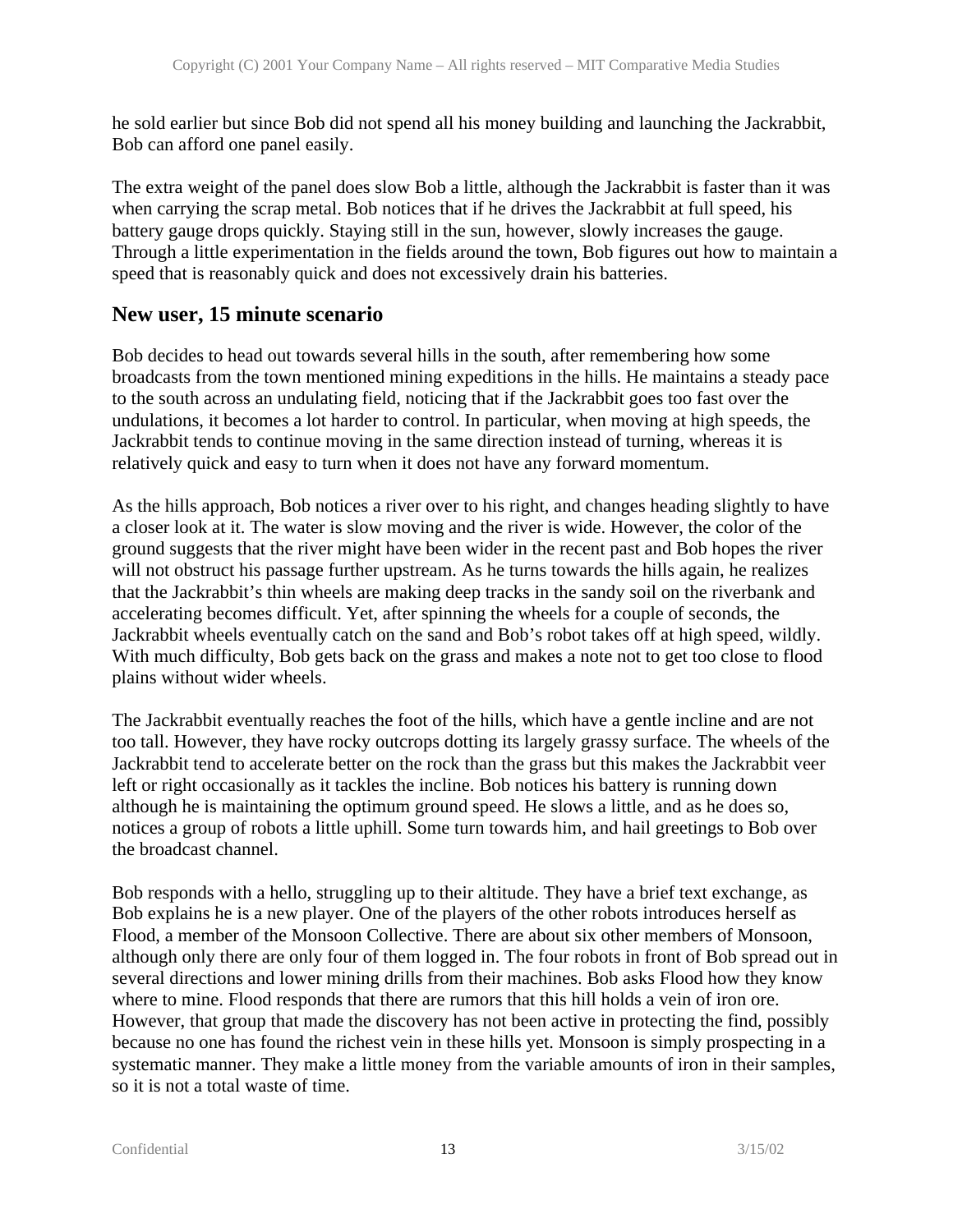Flood suggests not that Bob stay away from the granite protrusions because they will ruin his rudimentary mining equipment in short order, and to concentrate on the soil in between. Bob remarks that they are considerably less hostile that the first robot he met, and Flood replies that Bob not much of a threat to them, being an unaffiliated, new player. Bob asks if Monsoon needs any new members but Flood responds with a negative, although he can help with today's mining. Flood gives Bob a coded broadcast public key that Bob can use at any time. Whenever Bob is within range of a transmission tower, he will be able to hail Flood no matter where she is on the planet, assuming she is logged in. Of course, she may not be within range of a tower herself, making it difficult for her to respond.

Bob decides to start drilling where the ground is undisturbed. As he mines, he notices that his cargo is slowly beginning to fill with iron ore, not soil. He remembers the Aide explaining that the mining equipment automatically separates the ore from soil, maximizing storage capacity. However, the drilling is slow and the soil is rather poor in iron, so Bob moves a hundred meters to the west and drills again. This time, his cargo hold fills faster, although Bob realizes that if he had a larger robot, this would still be a rather slow rate. He broadcasts a message to Flood, who is still within transmission range, that the soil to the west seems richer. Flood and another Monsoon robot head over and begin drilling, verifying Bob's discovery. It is not the mother lode but it will allow them to fill their cargo holds before sundown.

Bob realizes that his solar panel will be quite useless at sundown, which is fast approaching. With a cargo hold full of iron, Bob broadcasts his thanks to Flood and heads down the hill at high speed, although his battery continues to recharge through the solar panel. Bob realizes that it takes considerably more energy to climb a hill than to race down it, although a couple of rough bumps nearly tip his Jackrabbit over and suggest that he should slow down. He arrives at the foot of the hills, noticing that the optimum ground speed is lower than usual but the Jackrabbit is maneuvering much better, probably due to the increased weight of his robot. He turns towards the town and makes his journey back to the trading post.

### **Seasoned User, 15 minute Scenario**

Ana has been playing Hephaestus as part of a classroom activity for a while, and thus, she is already familiar with the world and the workings of the game. She purchases a copy for home use and installs the game, skipping the introductory animation and clicking on 'Design and land new robot'.

The opening viewscreen prompts Ana to register her game, so she enters her registration information but types in her username 'Flood', and password from school. The game connects to the game server and loads up her current amount of game money and her affiliations with the Monsoon Collective, a group of Hephaestus players from her school. However, she does not have any robots designed and stored on her home computer. Thus, she begins creating a robot from scratch.

Once confirmed, the game camera 'looks up' from the ship's viewscreen to reveal the Aide walking over to the workbench, on which sits three different types of chassis. The Aide explains that while the ship does not have the range of customizations available on the planet, multiple functions on the same robot will require a larger chassis. However, moving a large, heavy robot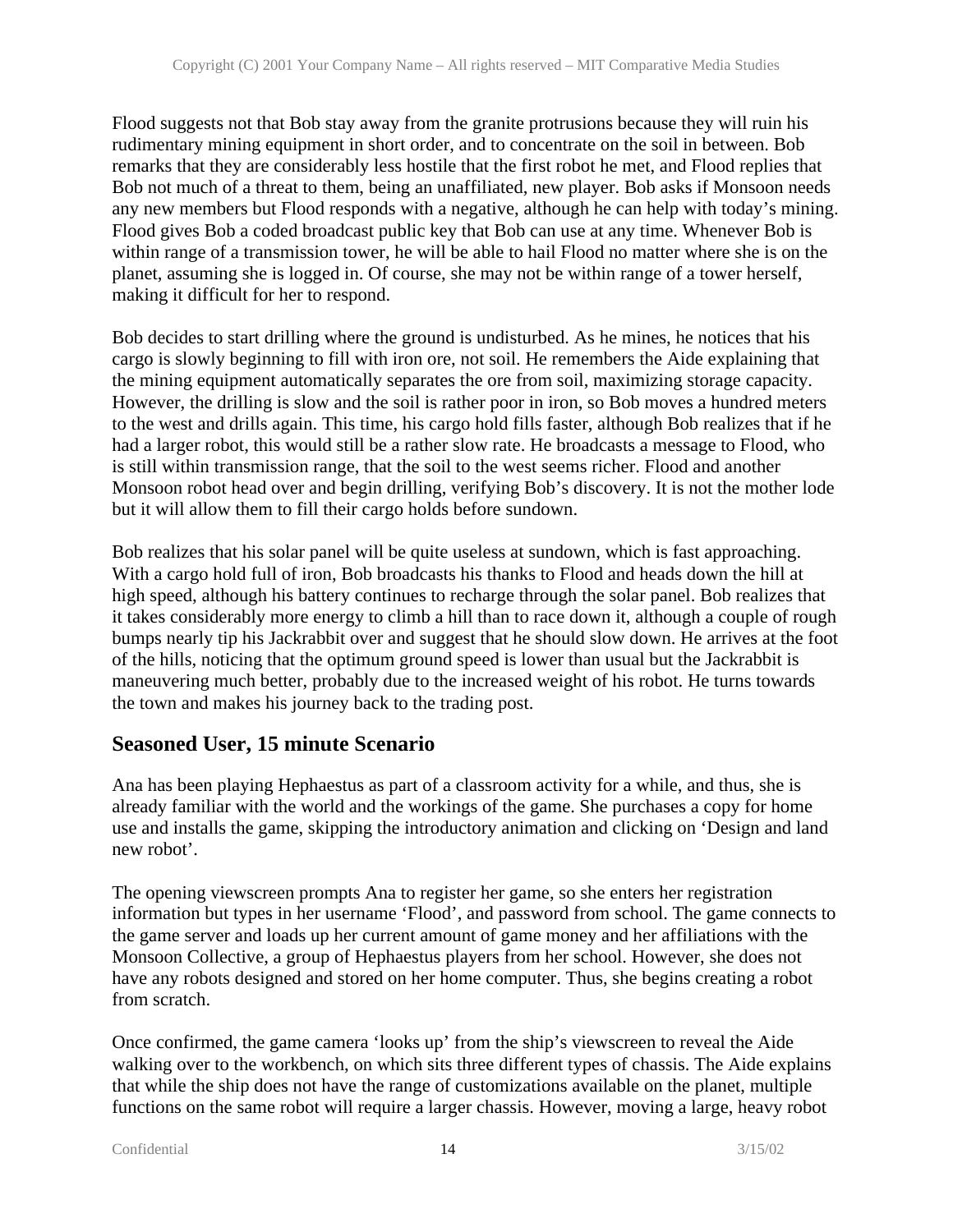will quickly drain the batteries and limit the traversal range and speed of the robot. He goes on to describe specific advantages of each chassis but Ana decides that she wants to keep things flexible for her expeditionary robot, clicking on the medium chassis. The Aide stops talking whenever Ana clicks.

The chassis appears on the workbench, and the Aide mentions that until the robot is complete, Ana can always reverse a decision by clicking a 'dismantle last addition' button, which appears on the screen. He also points out the currency meter has decreased with Ana's selection. The camera pans over to three different kinds of engines, the larger of which provide increased torque for increased weight. The Aide explains the merits of the different engines, and Ana selects the largest for maximum power.

In a similar fashion, Ana picks a three-speed gearbox, allowing her to switch between 1:1, 1:4 and 1:10 gear ratios, providing fast movement or raw power when the occasion demands. Allterrain wheels add considerable weight to her robot but the engine has power to spare, and Ana predicts that she will need to traverse all sorts of locations, from marshes to mountains. She also picks a diamond-coated drill and two solar panels for long distance prospective mining. All this power comes at a real cost and loss of cargo space, which means that it will take a long time for her to recoup this money from mining alone.

However, she is fully aware that some of her Monsoon associates have hauling robots, the robot equivalent of dump trucks. Other friends have powerful and fast drilling assemblies, for quick extraction of minerals. Ana prefers exploring to mining, as evidenced by the features of her robot 'Strider'. Her colleagues are quite happy to leave most of the prospective mining to her, especially since hunting for new mineral veins is generally a hit-or-miss affair. Ana intends to add a Thumper to her Strider as soon as she arrives on the surface, which will allow her detect underground rock patterns using low-frequency sound waves.

For now, however, the Strider is ready. Ana completes the design with a Kevlar shell, decorated with a graphic that she loads off her hard drive so that her teammates will recognize her on sight. For that same amount of money, Ana could have launched two medium-sized preset robots but she knows this design is far more useful for her purposes. She confirms and launches the Strider towards the surface, saving the design on her local drive and introducing the Strider to its first taste of Hephaestus atmosphere.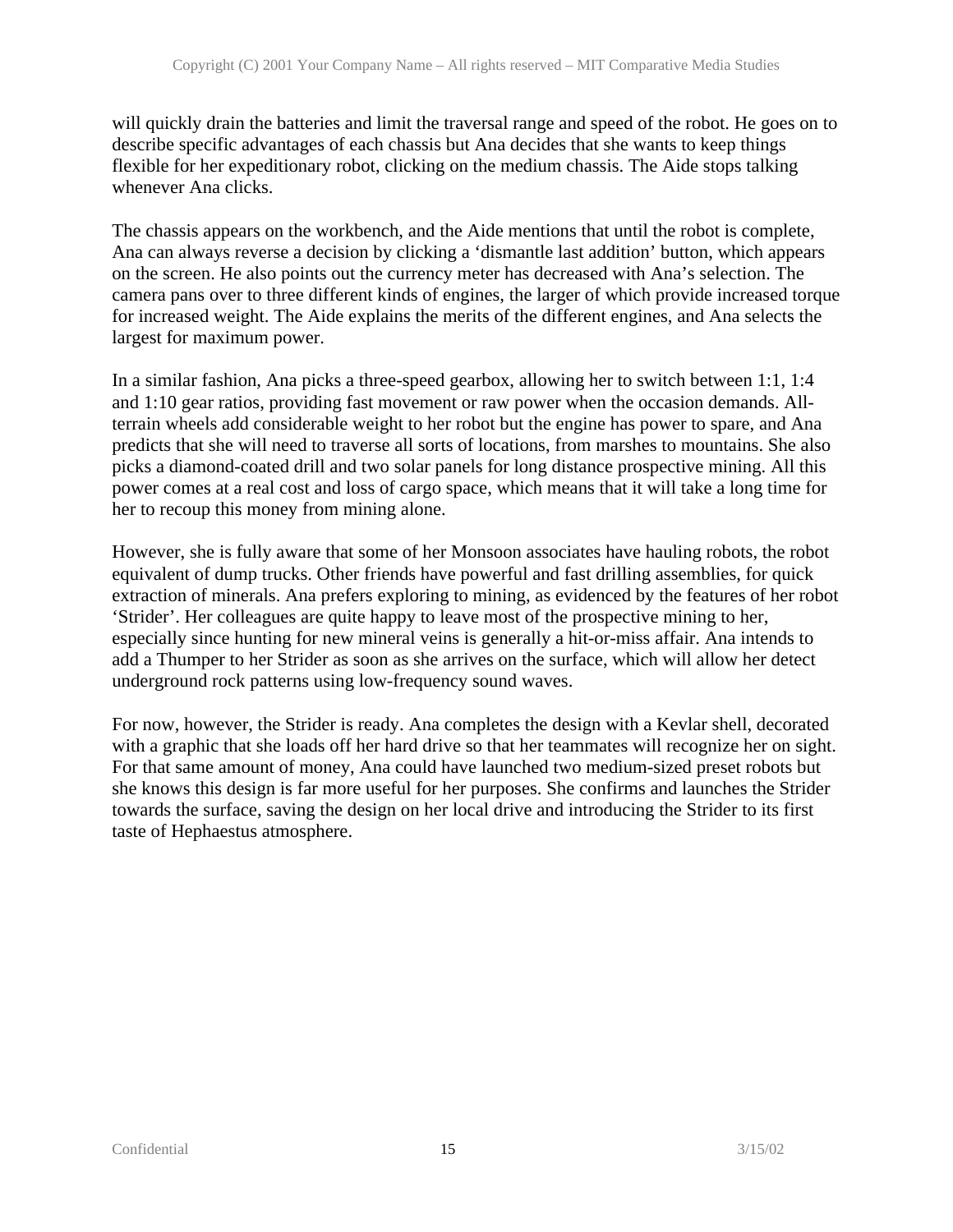# **Feature Set**

### **General Features**

Hephaestus features an expansive world set on a planet roughly the size of the moon. Players will be on an island that is as big as current games allow (about 25 X 25 miles, or the size of Rhode Island). Players can potentially unlock other islands as expansion packs. Islands can run relatively independently on different servers.

The world will be fully malleable. Objects can be picked up, moved, or placed in an inventory. Objects will be given:

- Mass
- Volume
- Energy Potential
- Properties under extreme heat / cold

Dirt / rocks can be grabbed in chunks of Extra large, large, medium, small and tiny. The logic behind this system is detailed below.

### **In-Game Housekeeping**

When a robot tips over or is otherwise incapacitated, she "calls a cab." Cabs are non-player characters that fly around, righting robots over or towing stranded robots. If a player tips over, she has to pay \$5 per ton plus 20 cents per mile away from town. Towing costs 2\$ / mile (can you buy these). Other players can become "cabs", if they design appropriate robots. In addition, the player loses time if she tips over. The process of recovering from a tip-over takes 30-120 seconds. If you tip. Camera cuts to flying robot that takes off. The cab finds you via a beacon you have on your robot (can you steal these, could make for funny game play). Players can use this time to tinker in your workshop, watch the world fly by, or research upgrades.

### **Pedagogical Approach**

Hephaestus is predicated on a synthesis of pedagogical approaches. Players learn by an iterative design process where they design a robot, observe how it interacts in the world, making modifications, and then trying out the robot some more. As a community-based game, it is expected that players will also learn from one another, observing other robots, seeing how others have approached similar design problems, and altering their designs accordingly. Finally, players may come together to design persistent structures in the environment, such as bridges, walls, or trenches. This type of work would be collaborative design. See the design tensions section for more background on pedagogy.

The game might be described as employing a community supported constructionist approach (See Amy Bruckman, 1995; 1996). Players learn both through constructing their robots, and by seeing how they function within the world. Thus, players are designing robots not just to pass a test or even win a competition, but also to achieve the goals that they set for themselves in the world.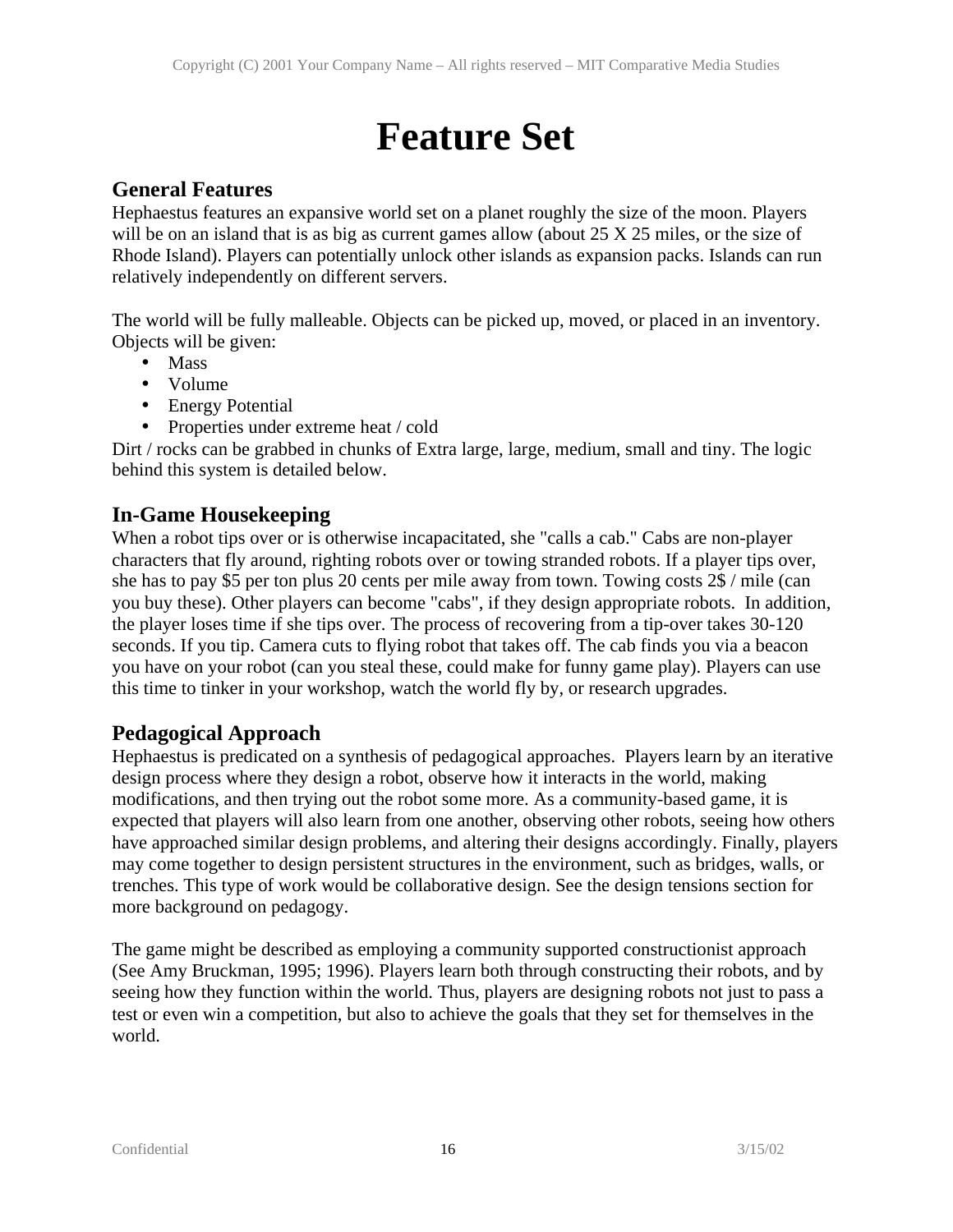### **Assessment**

Hephaestus offers several opportunities for assessment. First, playing the game is an example of a performance assessment: Players learning by doing. Potentially, players engage in constant self-assessment in building robots, analyzing their performance, and then modifying their robot. Players can use the communication tools to rate other players' performance in the community.

There are three generally types of assessment that Hephaestus supports in game:

- 1) Hephaestus will ship with a set of challenges that can be used for assessment purposes. For example, students might be instructed to create an energy efficient robot that will burn X amount of fuel yet be able to travel Y distance. Other challenges can be created.
- 2) The instructor can set up challenges in the arena for players challenges that are directly tied to the FIRST competition
- 3) Instructors can enter the world and set up challenges for players, by dropping off materials at certain way points, or organizing challenges within the game space.

Instructors will be given special accounts so that they may operate without the normal constraints of players; they can traverse to any area in the world, and they will be given limitless supplies of money.

Finally, we anticipate that instructors will have players engage in other assessment approaches in designing their robots, such as building a portfolio of their experience, design papers explaining their robots, or analyses of other robots. Designing such curricular supports will be the role of the curriculum design team.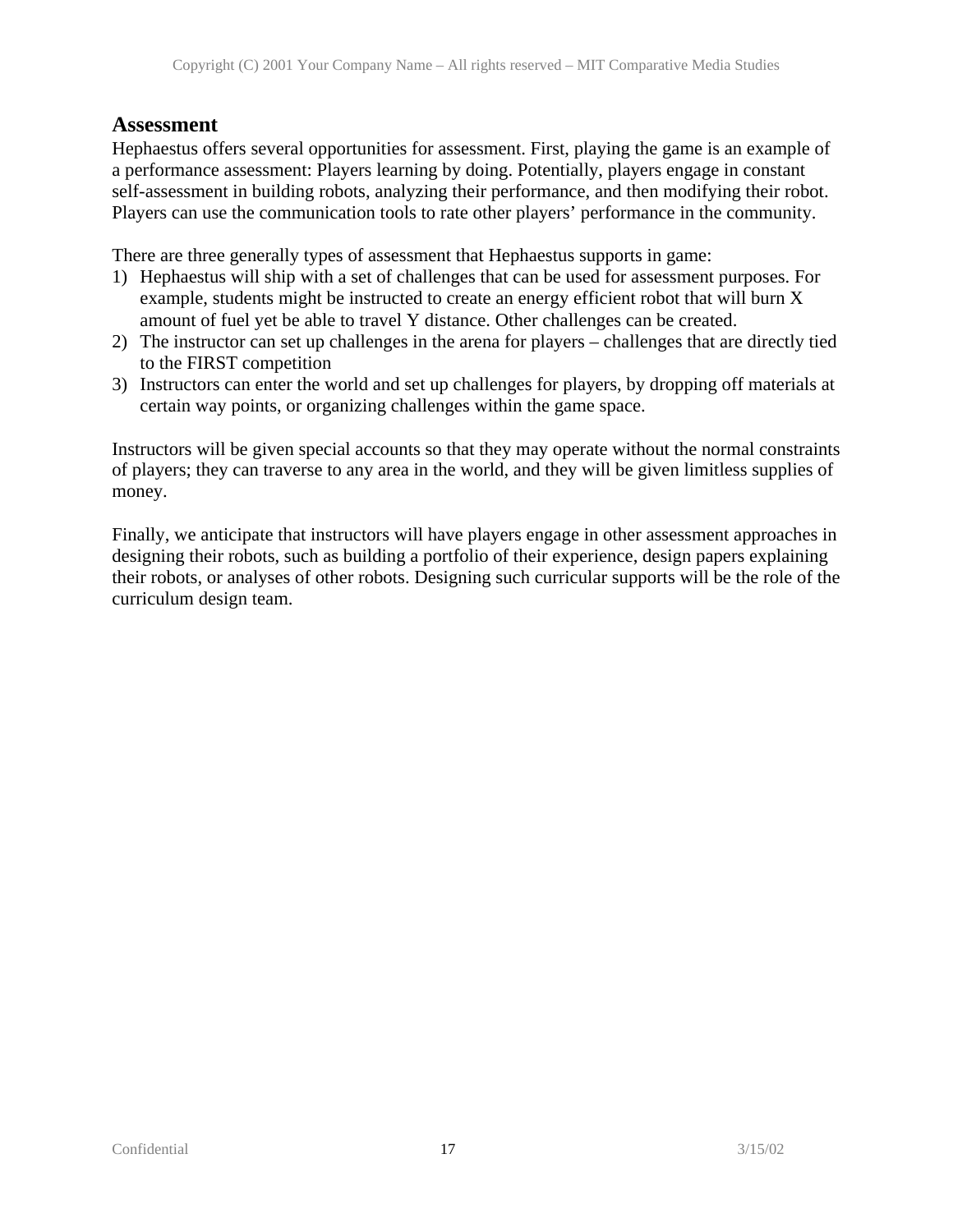# **The Game World**

The World is designed with 5 main cities spread throughout the world. Wilderness areas, mountains, deserts, areas of extreme heat, extreme cold, water, and marshlands and are interspersed throughout the world.

### **Overview**

Conceptually, areas might be broken down into the following categories:

- a) Towns
- b) Useless land
- c) Paths/ Highways
- d) Wilderness

It is expected that each region may be contested by players, although Wilderness areas should appeal to explorers and player killers.

Five towns will be spread throughout the world. Towns serve as the nexus for resources and communication, as well as a safe space. Areas with the most valuable deposits also have the most volcanic activity and lava surrounding them, so towns cannot be located near resources.

Towns will have the following areas.

- Market place
- recharging station
- arena
	- o compete for \$\$
	- o Range of competition
	- o Betting balancing mechanism...odds makers
- news center "slashbot" heh.

Arenas are spaces where robots can engage in safe competition. There are design tasks taken straight from past 2.007 Engineering courses at MIT and the FIRST competition in this area. Players might also decide to hold their own competitions here. Wagering for in game materials is permitted.

### **Game Mechanics**

*Items*

- solar panels
- wheels
- metals
- chases
- gearboxes
- batteries
- motors
- axles

The specifics of these parts are being created and modeled by Woodie Flowers' group.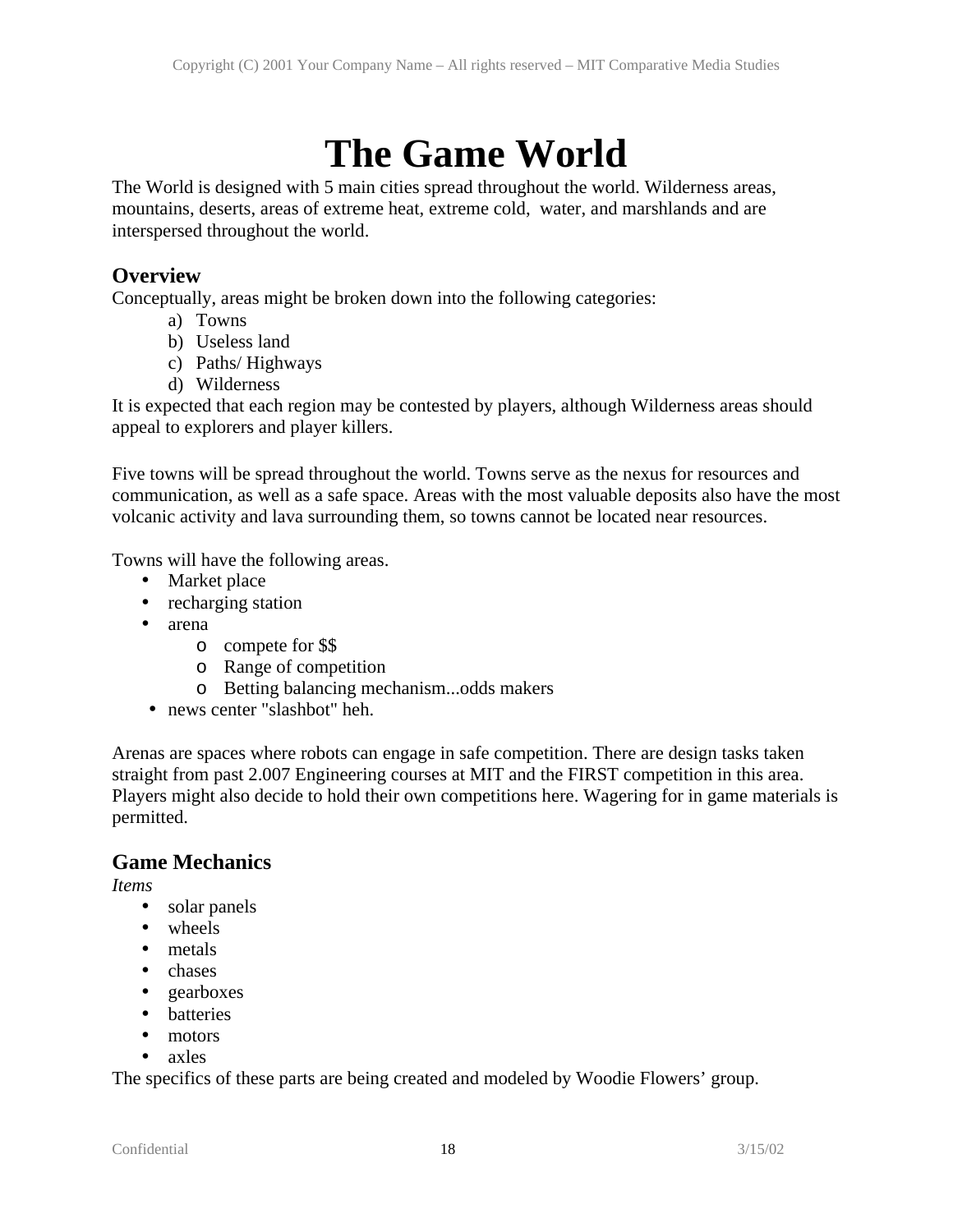*Energy:*

- batteries
- sunlight (solar)
- wind
- volcanic
- solid fuel
- vegetation?

### *Currencies*

- batteries
- coal
- (can coal / mineral conversion become its own economy)
- some form of gold / money

Communications are a critical part of the game. Robots have antennas, and there is a cell phone like network of towers throughout the world.

### **Specific Features**

### *Projectiles*

We want to have projectiles, but this will be a balancing nightmare, potentially.

### *Autopilots*

A suggested add-on is that players create autopilots so that people can have armies of 2-3 robots simultaneously in order to give players opportunities for developing autonomous robots, which would give opportunities for students to interact with computer-programming. These robots might be auto resource gathering robots – miners, or toll both attendants used to guard an area.

### *Social Networks*

As suggested on the design screens, players have a communication interface that gives them access to contact lists. Contact lists communicate:

- If the player is online
- Any group / team affiliation
- The player's relationship to the current game player.
- The player's status within the community

### *Communication Tools*

Players will have access to a chat tool at all times. This may either be text or voice.

### *Design Screens*

Players have access to design screens that they can use to design persistent structures. This design screen is an offline plug-in that:

- a) designs structures
- b) calculates their costs
- c) deploys them into their world

Similar to NetMeeting, players can engage in collaborative designs. They can upload images into the design window, view others windows, and draw on their screens.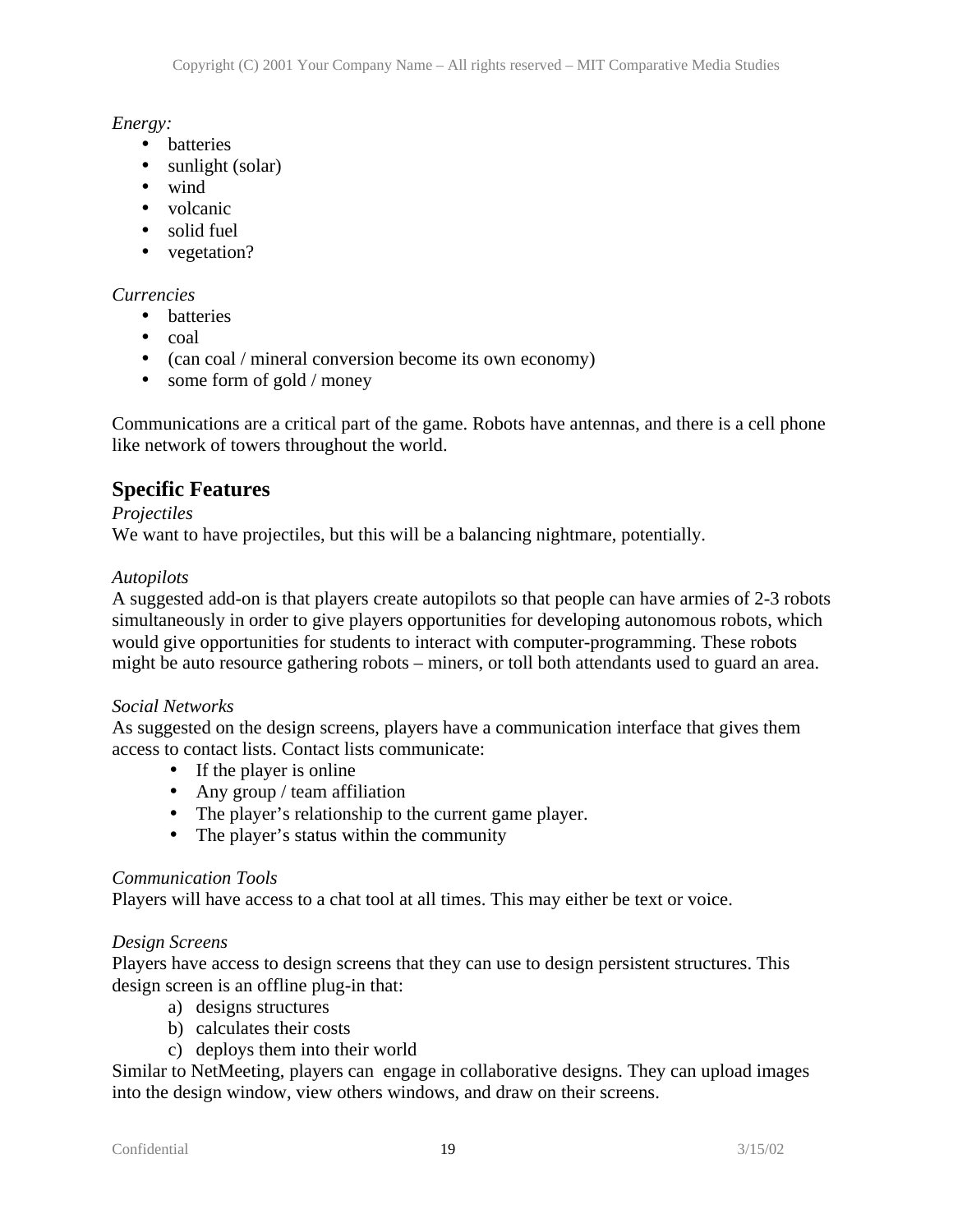### *Objects*

This is not an exhaustive list.

- Lava
- Grass
- Shrubs
- Rocks (5 sizes)
- Few Trees (say 8-10 different types)

### *Weather*

Generally, the weather will be more dramatic than earth. This section of the planet will have a slightly cloudy atmosphere. There will be sun, rain, and all types of precipitation in the world.

### *Day and Night*

There is a day and night. The clock of the planet needs to be determined. Lights will create an interesting game mechanic, however, complicating the power use scenarios.

### *Water*

We would like for there to be aquatic areas in the world. Buoyant robots would float; others would sink. Sinking robots could potentially still work in the water. We may need to flag robots that are not aquatic.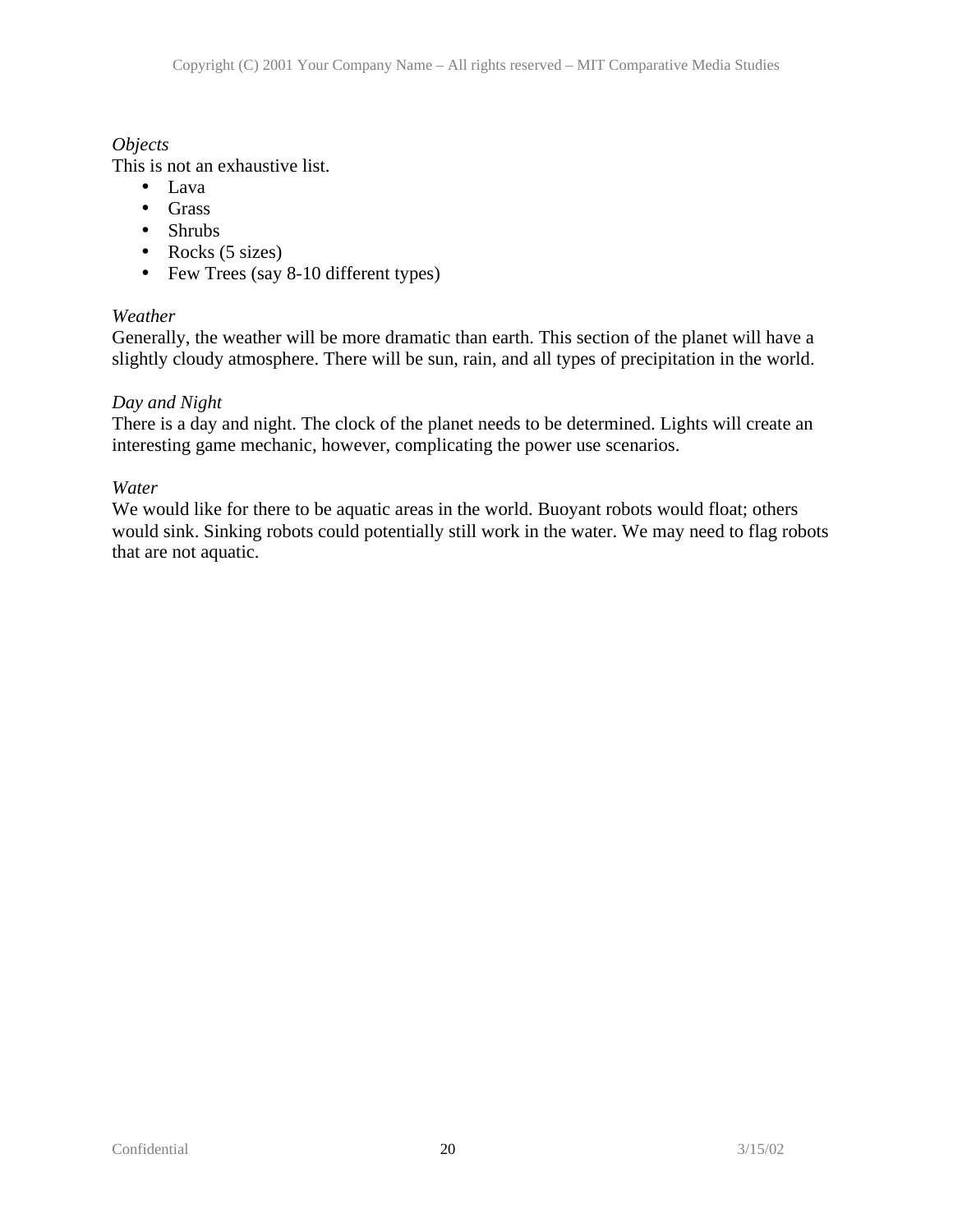# **Game Engine**

### **Overview**

In general, the game engine works similarly to other Massively Multiplayer games, although it allows users greater control in manipulating the environment. The robots are all created and key aspects are computed offline. These dimensions of the robot's performance are then "blackboxed" and communicated back to the server in game. These dimensions include:

- Rate of acceleration
- Top Speed
- Energy consumption at critical intervals of speed
- Mass
- Torque
- Friction
- Buoyancy
- Center of gravity

### **Technical Notes**

How to create and support a networked world that is highly affected by user behavior is a challenge. We envision the world being built of "bricks". Each brick has properties that are then communicated to the other bricks in the area. Bricks can differ in size.

Damage Models will be a bit difficult, although we anticipate a 3 leveled-model. Destroyed / Broken / Fully Functioning.

Key Physics concepts embedded in robot design:

- torque
- speed
- gears
- energy rates/ consumption
- mass
- wheels/ treads / friction
- buoyancy
- center of gravity

Robots are created offline in "design workshops" Much like the Sims, each robot has information among these 7-8 variables that it communicates to the world. Each variable is created by the interaction of the other parts. These interactions are being modeled by Woodie Flowers' group.

### **Camera**

Camera follows the player over the shoulder. During design screens, a small Picture-in-Picture window appears. There is one standard camera view.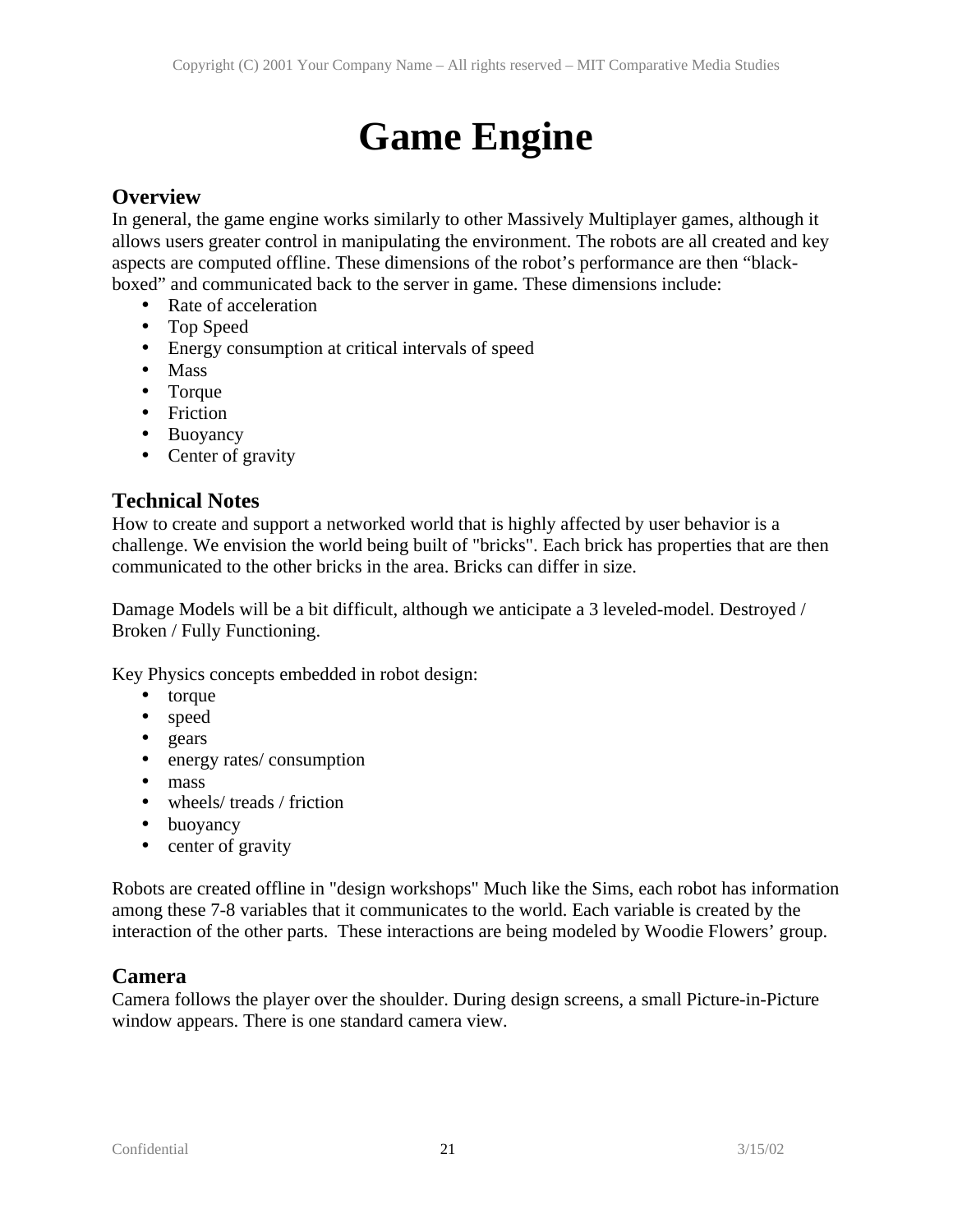# **Game Characters**

Players are given full control over constructing their robots. However, a few basic templates will allow players to get started in the game. In addition to designing their robots down to the gear, players will be able to customize their skins.

### **Robot templates:**

Each one has a flawed design, which will later motivate the player to go in and learn how the robots work.

- a) Rabbit Bad Gear Ratios
- b) Plows -- LandScape Changers poor torque
- c) Battering Rams similar to plows. Not enough mass
- d) Mules Carry items.
- e) Scout High Center of Gravity
- f) Tech Machines oversized engine

### **Main archetypes:**

The archetypes are the "templates" and specific types of player expression that we want to support. By allowing players to configure their characters by combining parts, we anticipate that players will come up with more diverse types and hybrids. Each starter kit consists of cheaper, less efficient parts.

| Archetype                              | <b>Characteristics</b>                                                                                                                    | Possible design features                                                                      |
|----------------------------------------|-------------------------------------------------------------------------------------------------------------------------------------------|-----------------------------------------------------------------------------------------------|
| Fast, efficient travelers<br>"Rabbits" | Loose Little Energy; Lightweight                                                                                                          | Solar energy<br>Specific gear ratios<br>Wheels (not treads)<br>Battery storage<br>Lightweight |
| Ground Movers "Plows"                  | Used to radically transform the<br>environment. May not end up being<br>highly mobile / confined to one space.                            |                                                                                               |
| <b>Battering Rams</b>                  | Hi Torque. Treads. Similar to plows<br>but faster                                                                                         |                                                                                               |
| Mules                                  | These robots are good at carrying<br>things. Can participate in trade<br>economies. Bail out players once<br>they've tipped over. / Taxis |                                                                                               |
| Tech Machines (the<br>mage)            | Lots of gadgets and ability to process<br>materials.                                                                                      | Ore / dirt separators, arms,<br>hands, misc. gadgets                                          |
| All Terrain "Scouts"                   | The SUV                                                                                                                                   | Treads, durable chassis<br>structure.                                                         |
| <b>NPCs</b>                            | Taxi Cabs                                                                                                                                 |                                                                                               |

Players will be given more access to more parts with more money. So, increased opportunities for new parts involve new design trade-offs.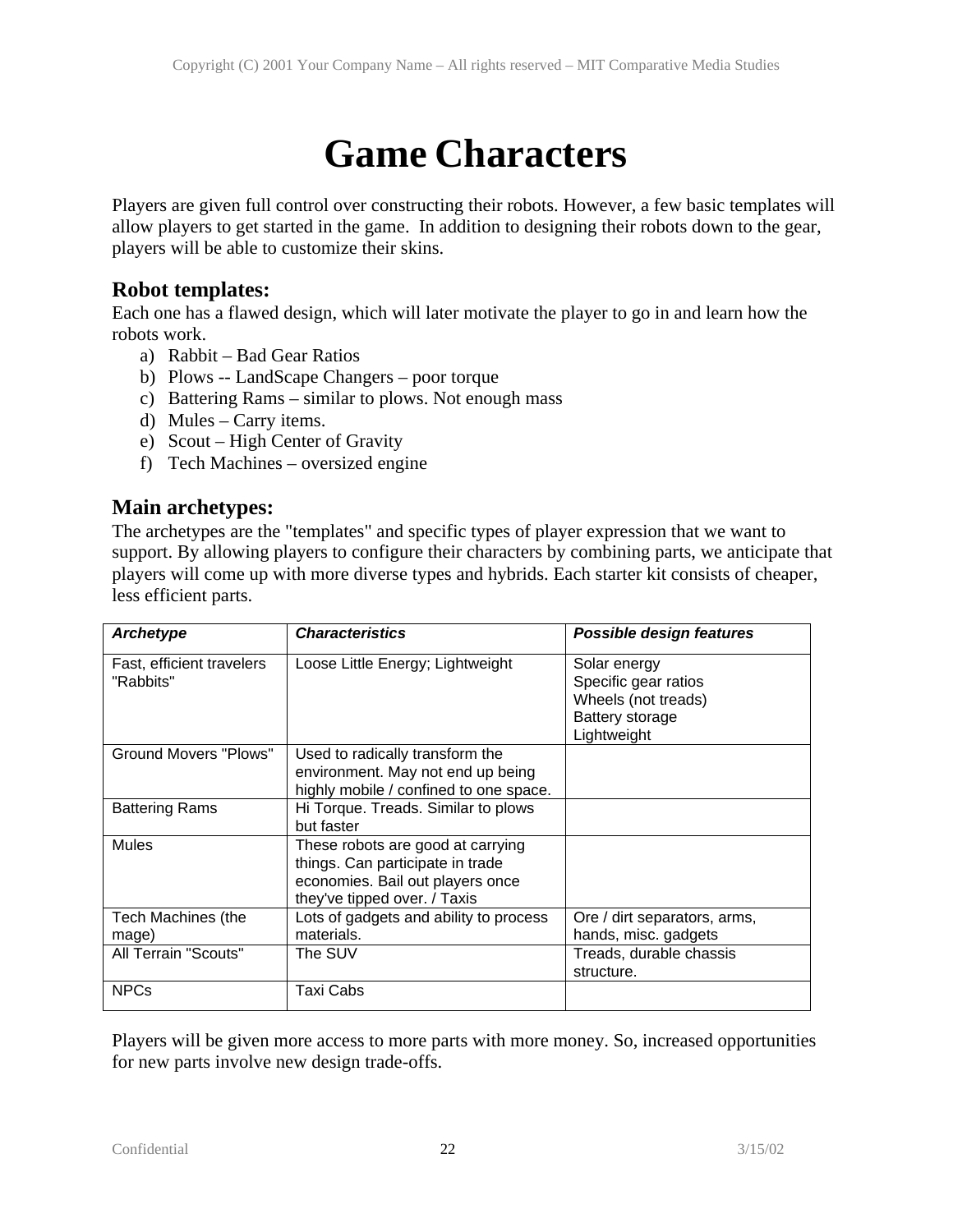# **User Interface**

A sample interface is provided below. Players will have a chat window, information on their energy level, an "inventory" screen, their current mass, available storage space, and available power.

### **User Interface Detail #1**

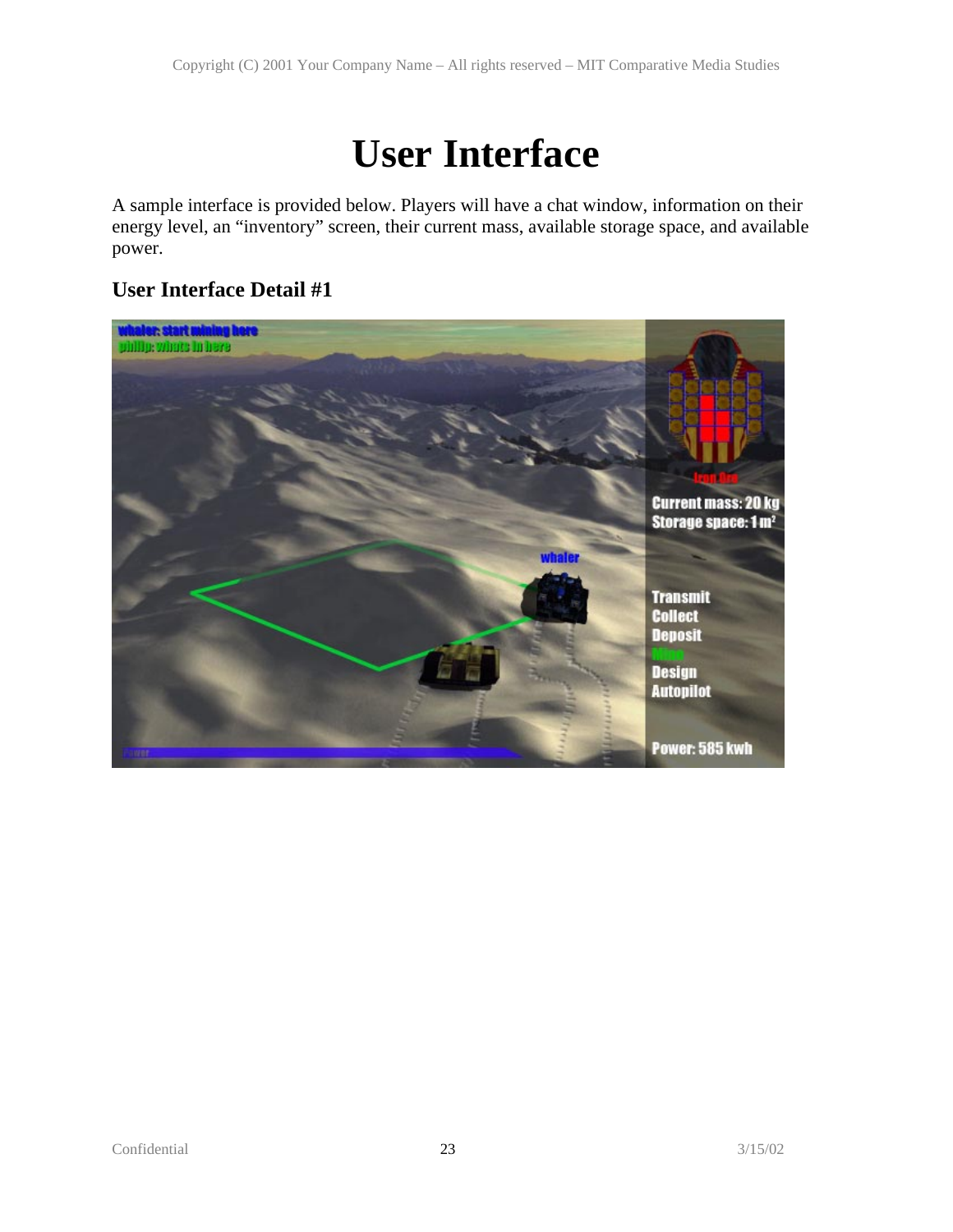### **User Interface Detail #2**

In game design screens.

| <b>R-runners/Philip: you there?</b><br>-runners/Henry3: yup<br>-runners/Henry3: that's your design?<br>1-runners/Philip: yeah. what do you thini<br>l-runners/Henry3: it sucks | 16: Cable Wood<br><b>8: Pylon Steel</b> | 8: <mark>Bar Lead</mark><br>Coal | 4: L-bracket Copper Camera angle<br>Terrain map<br><b>Materials</b><br>Designs<br><b>Images</b> |
|--------------------------------------------------------------------------------------------------------------------------------------------------------------------------------|-----------------------------------------|----------------------------------|-------------------------------------------------------------------------------------------------|
| <b>R-runners/Philip: up yours .</b><br>-runners/Henry3: too much stee                                                                                                          |                                         | Iron                             | <b>Reset</b>                                                                                    |
| -runners/Philip: well Tracer's heavy                                                                                                                                           |                                         |                                  |                                                                                                 |
| -runners/Henry3: do we care about Tracer?                                                                                                                                      |                                         |                                  |                                                                                                 |
| 1-runners/Philip: damn, youre evil                                                                                                                                             |                                         |                                  |                                                                                                 |
| 1-runners/Henry3: and what's this thing for<br><b>R-runners/Philip: whoops</b>                                                                                                 |                                         |                                  |                                                                                                 |
|                                                                                                                                                                                |                                         |                                  |                                                                                                 |
|                                                                                                                                                                                |                                         |                                  |                                                                                                 |
|                                                                                                                                                                                |                                         |                                  |                                                                                                 |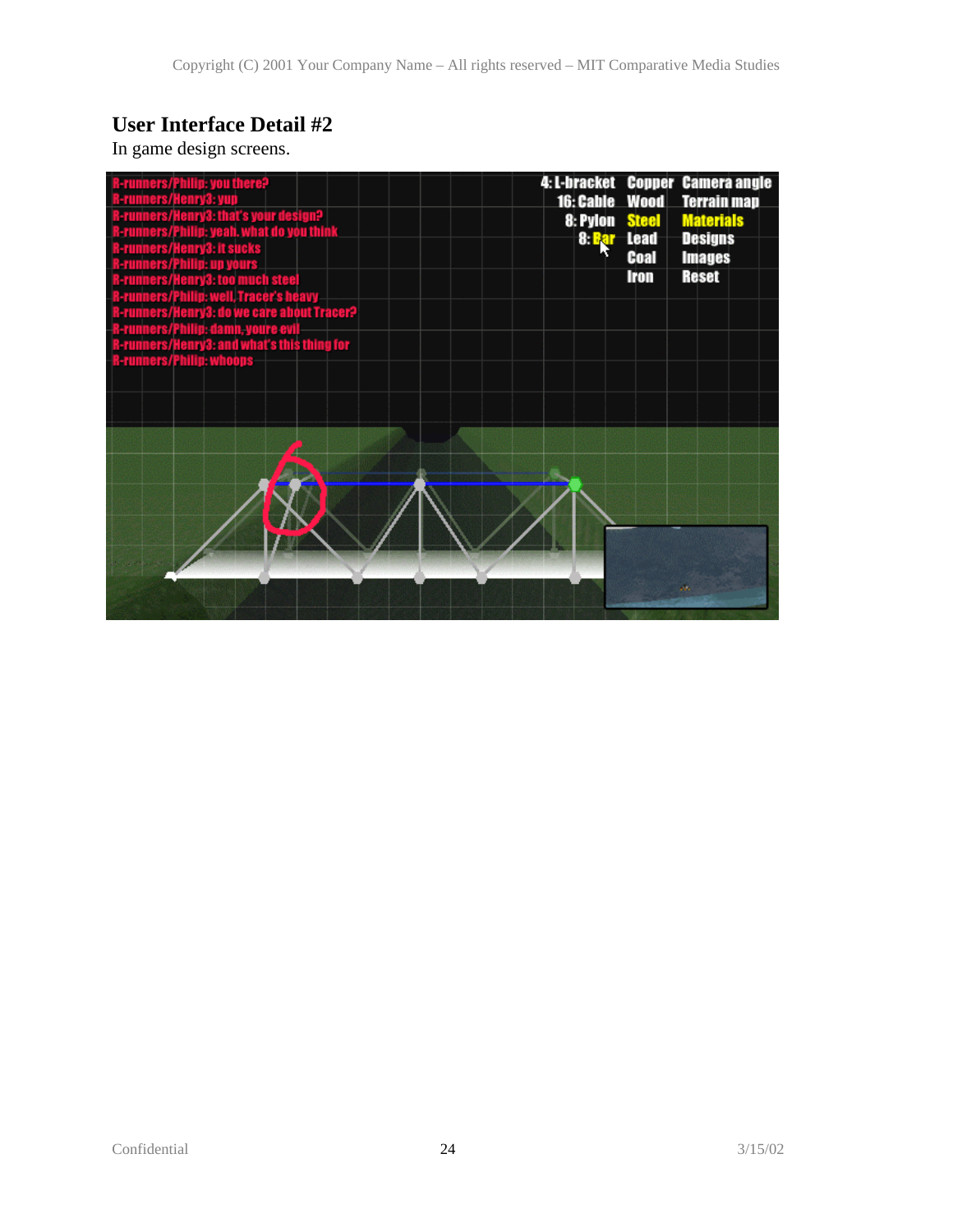### **Musical Scores and Sound Effects**

### **Overview**

The game will have no in game score. There will be environmental sound effects though from lava, wind, and water. Robots will generate sounds as they move and interact with the environment. No plans to integrate sound into the gameplay have been made.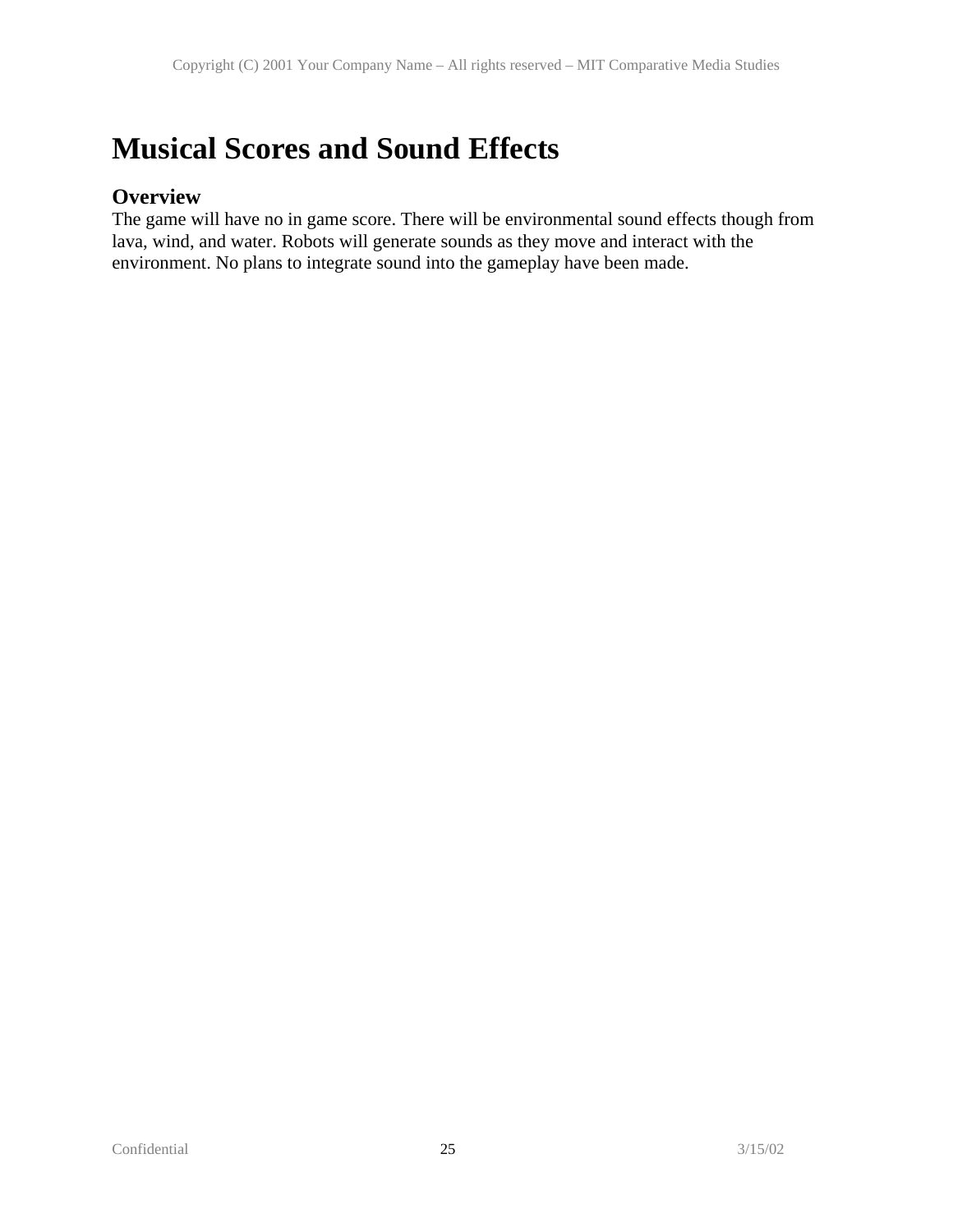# **Multiplayer Game**

### **Overview**

The game is a massively multi-player persistent world game. However, the game very well could work as a Diablo-style mission –based multiplayer game where players meet in chat lobbies, and then go on constrained missions on the planet. Given the potential size of the planet, this scheme would be consistent with the backstory of the game. For the purposes o f this document, the game will be described as a massively multiplayer game.

### **Max Players**

No present cap on players per server / world, although we imagine that there may need to be caps based on technological performance. The game is designed with roughly 1000 people per server in mind.

### **Servers**

The game is runs on servers, although all design work is calculated at the client.

### **Persistence**

All structures created by players is persistent

### **Smaller MultiPlayer Version**

A second option for the game would be to have students work in small teams (up to 32) exploring different parts of the world on specific missions. This would involve designing specific missions / levels (The game scenarios would be a starting place). This would drastically reduce production costs and implementation concerns.